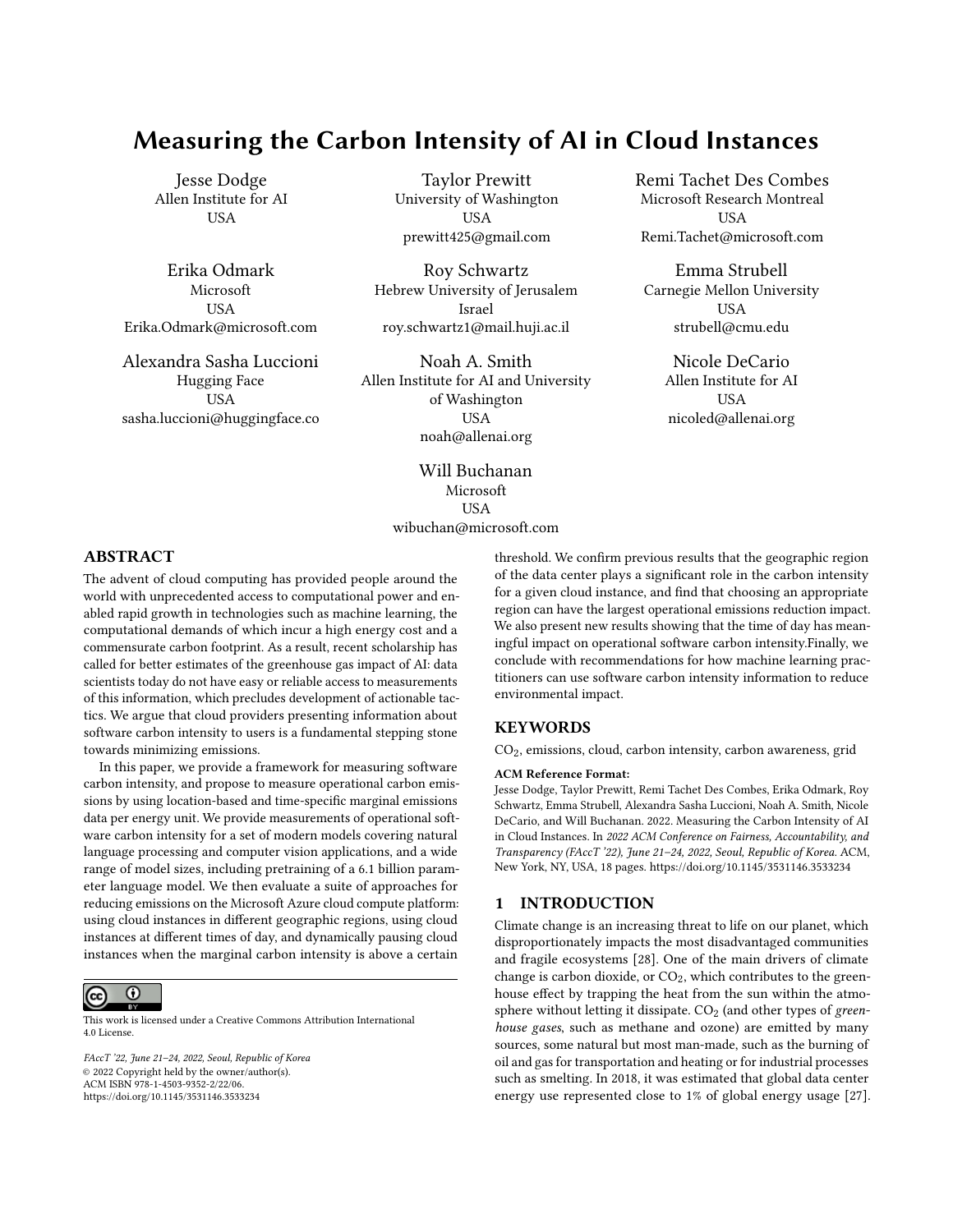While it is not yet known what proportion of data center use is for training artificial intelligence (AI) models, it is undeniable that AI and its sub-fields have grown dramatically in recent years, with no sign of slowing down [39, 43]. While a number of papers have addressed the CO<sub>2</sub> emissions produced by AI (e.g., [23, 26, 33, 34]), the extent and provenance of  $CO<sub>2</sub>$  emissions in the field is still under-explored. Nonetheless, a common theme of previous work is that it aims to estimate the emissions produced by training AI models, or carrying out the accompanying neural architecture search (NAS) process, based on coarse measures such as  $CO<sub>2</sub>$  emissions of electricity used in the region where the computations were carried out (e.g., [42]), or post-hoc analyses using information that is not publicly available (e.g., [34]).

With an increasing amount of AI model training being done on cloud compute instances, reducing the emissions generated by these workloads will be key to reducing our carbon footprint as a field. However, to reduce greenhouse gas emissions from cloud computing, we need consider the role of two types of actors: the cloud provider (such as Microsoft Azure, Google's GCP, or Amazon's AWS) and the user who reserves and uses cloud resources (e.g., an AI researcher training a model on a cloud instance, or a company hosting a website). Typically, the provider's motivation is to build a system where users can access the computing power and storage that best meets their needs. The user, on the other hand, is motivated by some end task which requires computing power, such as running a set of experiments or putting a model into production. Often the user will first consider the minimal computational requirements to achieve their goals, then later ease-of-use features relating to transfer speed or extra storage depending on available budget. Driven by these motivations, providers and users can each take actions to meet their goals: providers can build data centers and set up APIs to enable users' access and accounting, while users can choose their cloud provider, which region to use, and the number and type of cloud instances required for their end task at a given point in time. Based on these stakeholders and motivations, in this work we address the following research questions: 1) how should we measure and report operational carbon costs of AI workloads? And 2) can we shift computation spatially and temporally to mitigate emissions?

In this article, we introduce the first tool to estimate the real-time CO2 emissions impact of instances on a cloud computing platform. The tool calculates operational carbon emissions by using locationbased and time-specific marginal emissions data per energy unit. Using the tool, we explore several case studies on the Microsoft Azure cloud compute platform spanning the areas of natural language processing (NLP) and computer vision, estimating the carbon intensity of training a variety of commonly used machine learning models. We also explore two avenues for users of cloud instances to reduce their  $CO<sub>2</sub>$  using this tool by: (1) Changing the region of compute and (2) changing the time of day during which the model is run. While the former has been recognized by prior work [13, 23], we are the first to address the latter to the best of our knowledge. Further, our tool makes it possible to automatically schedule jobs in order to reduce their carbon footprint by leveraging these differences in carbon intensity due to time and geographic location. Finally, we provide guidance regarding what should be measured and how, following the Green Software Foundation's guidelines

regarding Software Carbon Intensity (SCI), and suggest future areas of research to improve the state of carbon estimation and reporting in AI.

#### 2 RELATED WORK

Attention was first drawn to the environmental impact of AI research by the seminal work of Strubell et al. [42], which quantified the emissions produced by training a Transformer model with Neural Architecture search, finding it to be comparable to the lifetime carbon emissions of five cars. Patterson et al. [34] presented some updated analyses of similar experiments, including popular architectures like T5 [35] and BERT [8], analyzing  $CO<sub>2</sub>$  emissions as a factor of their energy consumption, carbon intensity of training servers, etc. Other work such as Green AI [39] delved further into inequality of access to computational resources within the research community, and advocated for the inclusion of efficiency evaluation alongside accuracy as a primary evaluation criterion. Much existing and ongoing work on quantifying the environmental footprint of ML has been focused on estimating the  $CO<sub>2</sub>$  emissions of model training. This is a more straightforward endeavor compared to other stages both upstream and downstream from the training process, given that it is well-defined in time and its emissions can be measured in real-time with tools like Code Carbon [38] and Carbon Tracker [1] or estimated post-hoc using tools such as ML CO2 Impact Tracker [23]. Our tool builds upon this work by making carbon tracking on cloud instances possible, enabling a larger portion of ML model training work to profit from fine-grained carbon estimation. However, recent work has found that their results vary significantly and are not fully representative of the true emissions incurred by training [3]. Perhaps most similar to our work, EnergyVis [41] is an interactive tool for visualizing and comparing energy consumption of ML models as a function of hardware and physical location (U.S. state), given metadata about a model's energy use per epoch. Other studies have gone beyond simply tracking the emissions from training models, aiming to quantify the emissions resulting from manufacturing computing hardware [15], the broader impacts of sustainable AI [49], and the methodologies used to assess those impacts [21, 26]. Building upon this research, efforts have also been made to certify systems as being socially- and environmentally-conscious [14], working towards comparing both the environmental costs and potential benefits of AI models in order to paint a more holistic picture of AI.

Major technology companies have also been increasingly committed to reducing their emissions, largely via the purchase of Renewable Energy Credits (RECs), which involves directly buying quantities of energy produced by renewable sources, translating into carbon reductions under the assumption that the clean energy is displacing an equivalent amount of electricity produced by nonrenewable methods [11]. Many cloud providers, from Google Cloud Platform to Microsoft Azure, therefore claim that they are now "carbon-neutral," given that they offset the entirety of the emissions of their cloud centers, though we must be wary of the precise provenance of RECs, and the details of how each organization defines "zero" net emissions [36]. This is complemented by efforts to mitigate the actual  $CO<sub>2</sub>$  emissions of the compute regions themselves,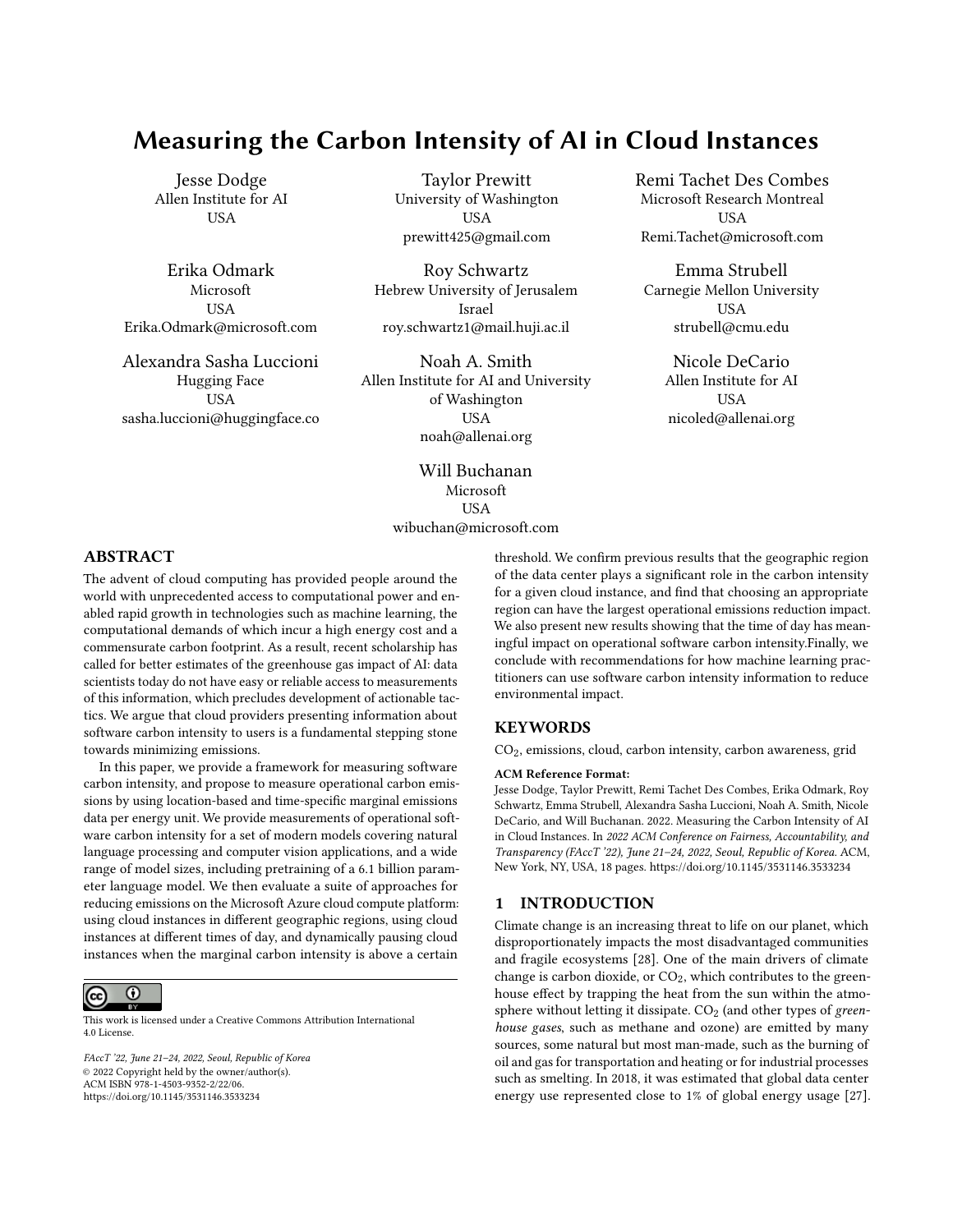with several server locations partially powered by renewable energy sources such as solar and wind [12, 29, 40] and giving users the necessary tools to pick compute regions with a smaller carbon footprint [13, 17], which are often tied to the amount of low-carbon energy that is being purchased, and not the grid emissions intensity. It is important to note that the decision on when and where to deploy a workload should be based on a grid emissions signal, not the amount of emissions offset through market-based measures (e.g., green power purchase agreements (PPAs), renewable energy certificates (RECs), or other carbon offset mechanisms): purchasing clean energy is not the same as consuming clean energy.

## 3 REPORTING AI CARBON INTENSITY

Carbon accounting and reporting is becoming increasingly common in ML, with conferences such as NeurIPS requesting that submissions report their emissions [31] and recent work reporting the emissions incurred [37, 44]. However, it has yet to become the norm in our field, and we are still lacking systematic information regarding the environmental footprint of training ML models and how we can reduce it. In this paper, we argue that if members of the ML community had access to information about the  $CO<sub>2</sub>$  emissions of their actions, they could adapt their decisions to reduce these emissions while still meeting the computational needs for their end tasks. In addition, providers building tools that enable users to track their CO<sub>2</sub> emissions directly aligns with providers' goals, as it will inform users' decisions without being overly burdensome. Any cloud provider that discloses this information to users will, in fact, be improving those customers' experiences, and likely increase usage of the platform. More specifically, we propose that, for a cloud user who wants to estimate their carbon footprint, the most salient information providers can report is the  $CO<sub>2</sub>$  emissions generated by their cloud instances. Arguably the single most important contribution of this paper is the simplest: a presentation of the software carbon intensity (SCI) as a proxy for carbon emissions for a given cloud instance as it is running.

## 3.1 Methodology: Computing CO<sub>2</sub> Intensity

In this section we describe a method for estimating carbon intensity for cloud instances. At a high level, this involves tracking electricity consumption of hardware related to a single cloud instance, and mapping that electricity usage to  $CO<sub>2</sub>$  emissions by using a gridbased carbon intensity.

As developed by the [Green Software Foundation,](https://github.com/Green-Software-Foundation/software_carbon_intensity/blob/dev/Software_Carbon_Intensity/Software_Carbon_Intensity_Specification.md) the Software Carbon Intensity (SCI) is a rate, carbon emissions per one functional unit, or R. The equation used to calculate the SCI value of a software system is therefore:

$$
SCI = {}^{11}E \tI^{\circ} + M^{\circ} \text{per } R \t(1)
$$

where:

 $E =$  Energy consumed by a software system. Specifically, we focus on energy consumption of Graphical Processing Units, or GPUs. The units used are kilowatt-hours (kWh).

 $I =$  Location-based marginal carbon emissions for the grid that powers the datacenter. [WattTime](https://www.watttime.org/) provides measurements of grams of carbon dioxide equivalent per kilowatthour of electricity (gCO<sub>2</sub>eq/kWh)

 $M =$  Embodied carbon (also referred to as "embedded carbon") is the amount of carbon emitted during the creation, usage, and disposal of a hardware device. When software runs on a device, a fraction of the total embodied emissions of the device is allocated to the software.

 $R =$  Functional unit. In this instance, we are defining the functional unit as one machine learning training job, but it is extensible to other scenarios.

The equation can be further refined to:

$$
SCI = {}^{1}O + M^{o} \text{ per } R \tag{2}
$$

where  $O = E$  / calculates the operational emissions based on energy consumption  $(E)$  multiplied by the location-based and timespecific carbon intensity measurement (I). Once more this can be further refined to simply:

$$
SCI = C \text{ per } R \tag{3}
$$

where  $C = O + M$  is the software carbon intensity for a given cloud instance. In this paper, we focus on measuring operational emissions O, and leave measurement and accounting for embodied emissions due to specialized ML hardware such as GPUs to future work (see §8).

The objective of the Green Software Foundation's Software Carbon Intensity (SCI) specification is to calculate and reduce a SCI score, based on carbon emissions reductions, rather than the currently-used market-based neutralization. Specifically, the SCI uses a "consequential" carbon accounting approach, which aims to quantify the marginal change in emissions caused by decisions or interventions. This differs from the commonly used "attributional" carbon accounting approach, which uses average carbon intensity data, meaning it does not provide the most actionable information to help reduce carbon emissions. Due to the myriad potential pitfalls of relying on market-based measures in place of actual reduction in emissions [36], it is not possible to reduce the SCI through carbon neutralization or carbon offsets. We assert that cloud providers should provide the SCI to developers and data scientists to help them make choices that reduce the carbon footprint of their ML workloads.

# 3.2 The Scope of our Tool: GPU Computation of a Single Cloud Instance

Data centers typically comprise many computer systems and hardware components, including storage, GPUs, CPUs, and networking components. We can break down the electricity usage for data centers into: 1) electricity that is used for a single cloud instance, and 2) electricity that is used for the benefit of the whole data center. In this work we focus on the former, a single cloud instance; because of this, a reader should understand that our estimates of the electricity consumption and emissions are underestimates.<sup>1</sup>

Electricity Consumption from a Single Cloud Instance. The most accurate and popular AI models today are typically (deep) neural networks, which are most performant on specialized, highly parallelized, and often energy-intensive hardware [43]. The most

 $^{\rm 1}$  There is related work on estimating and reducing the electricity of data centers in general, e.g., [10, 24].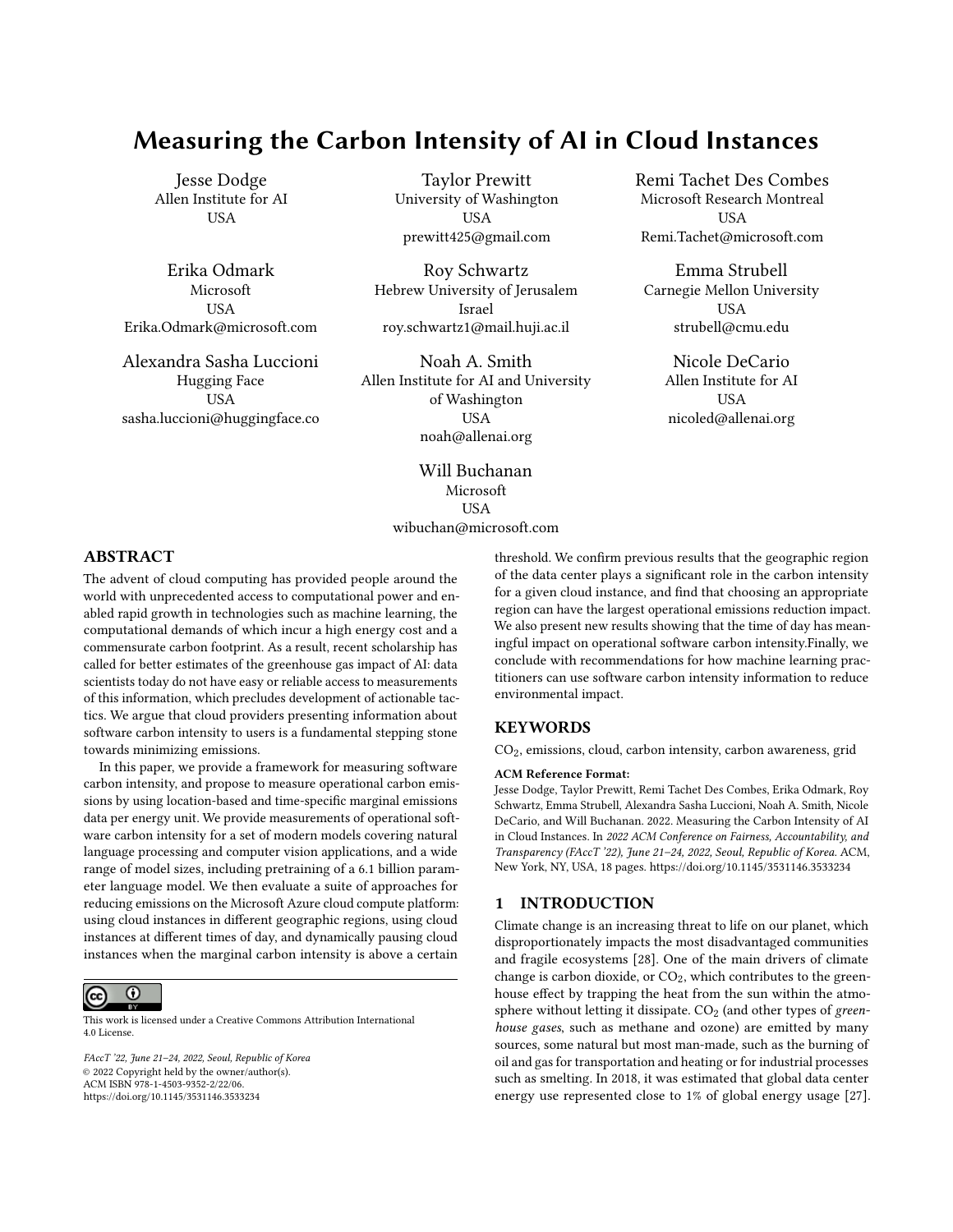common scenario is for AI workloads to run on graphics processing units (GPUs), which provide significant acceleration compared to CPUs (central processing units) but are more power-hungry (often consuming 250W-350W, compared to CPU consumption of 10-150W). Due to specialization to the matrix multiply operations at the core of neural network computations and a high rate of parallelization, GPUs can perform many more of these types of computations in the same amount of time as a CPU, but this increased computation throughput comes at an increased energy cost. Thus in ML applications based on deep learning, the majority of the electricity consumption is due to the GPU [5, 45]. While this result is fairly uncontroversial, we ran an experiment to confirm it. To do so, we trained a BERT-base model [8] on a single NVIDIA TITAN X GPU (12 GB) in a commodity server with two Intel Xeon E5-2630 v3 CPUs (2.4GHz) and 256GB RAM (16x16GB DIMMs) to measure the relative electricity consumption of different components. We trained the model using the original [code](https://github.com/google-research/bert) provided by Devlin et al. [8] on the language model pre-training task for 12 hours on one GPU, sampling the instantaneous energy use of the GPU, CPU and DRAM for each socket throughout that period, then averaging to get average power draw per component in watts. GPU energy draw was measured using [nvidia-smi](https://developer.nvidia.com/nvidia-system-management-interface) and CPU and DRAM power draw were obtained using Intel's [RAPL.](https://web.archive.org/web/20190116164417/https:/01.org/rapl-power-meter) Our measurements, in watts, are presented in Table 1. As expected the GPU accounts for almost 3/4 of electricity consumption.

| Hardwa.  |       | $GPU   CPU_0   CPU_1$ |       | $DRAM_0$ | $\mid$ DRAM <sub>1</sub> | <b>Total</b> |
|----------|-------|-----------------------|-------|----------|--------------------------|--------------|
| Watts    | 187.1 | 22.9                  | 9.3   | 23.0     | 9.3                      | 251.6        |
| Fraction | 74%   | $9\%$                 | $4\%$ | $9\%$    | 4%                       | 100%         |

Table 1: The electricity consumption, in watts and percentages, when training BERT base on a single NVIDIA TITAN X GPU (12GB), in a commodity server with two Intel Xeon E5- 2630 v3 CPUs (2.4GHz) and 256GB RAM (16x16GB DIMMs). Power consumption is averaged across instantaneous measurements over 12 hours of training on using the masked language modeling objective. The GPU alone accounts for 74% of the total energy consumption due to these components.

Focus on GPUs. In cloud datacenters, the CPUs, RAM, storage, and motherboards are often shared across multiple instances; while this provides the flexibility that makes the cloud so useful, it leads to technical limitations that make it difficult (and in some cases impossible) to properly estimate electricity consumption from these sources for a single instance. However, GPUs are typically not shared across instances, and in fact for large AI workloads it's often the case that multiple GPUs are attached to a single instance, leading to an even greater proportion of the total energy consumption being used by the GPUs. Thus, it is relatively easy to measure the GPU electricity consumption for a single instance, while it is not for other components. For this reason, and because they typically consume the majority of electricity in AI workloads, in this work we only measure GPU electricity consumption. We recognize this is a first

step towards a more complete measurement, and provide further discussion in the next section.<sup>2</sup>

Other sources of  $CO<sub>2</sub>$ . Data centers have a number of electricity uses that are important, but will not be covered by our tool. According to the U.S. Department of Energy: "The electricity consumed in these data centers is mainly by the equipment (50%) and HVAC (25%–40%)" [47]. Such other sources of emissions can be accounted for using methods such as Power Usage Effectiveness (PUE), which can be used to describe the proportion of electricity consumption by the computing equipment vs. other sources. For a given datacenter, this can be turned into a factor which can be multiplied against the electricity consumption of computing equipment to get an estimate of the total consumption. Some companies have highlighted particularly low PUEs, such as Google claiming a PUE of 1.10 across its fleet of data centers for the 12 months ending in Q1 2021, $3$  compared to an average global PUE of 1.59 [2].

Other factors, such as the emissions produced by maintenance workers driving to and from the data center, emissions from manufacturing the computer systems, and emissions from building the structure in which the data center is housed $^4$  are non-negligible but beyond the scope of this paper. Finally, for workloads that do not use GPUs (e.g., storage or web hosting) we recommend users choose low emissions regions and times of day, as they will not have access to single-instance emissions calculations. We leave it open for future research to address how to appropriately allocate CO2 emissions from such data center-wide processes to individual reserved cloud instances.

# 4 ELECTRICITY CONSUMPTION FOR AI WORKLOADS

As outlined in §3.1, calculating software carbon intensity begins with recording the electricity consumption, which can then be mapped to emissions based on the emissions of the grid being used. In this section, we present data on electricity consumption for experiments training 11 different models, covering natural language processing (NLP) and computer vision applications, ranging from less than an hour on a single GPU up to more than 8 days on 256 GPUs. We outline both the experiments themselves and their electricity consumption, and in the following section we use the electricity consumption and carbon intensity tool described in the previous section to calculate their software carbon intensity.

#### 4.1 NLP

BERT Training. We monitored the energy consumption while training a BERT-small model [8] for approximately 36 hours on 8 NVIDIA V100 GPUs. That training run consumed over 37 kWh of electricity.

BERT Finetuning. We tracked the energy consumption while finetuning the BERT-small model on a standard natural language inference task [48, MNLI] for approximately 6 hours on 4 NVIDIA

<sup>2</sup>We note that our conclusions drawn from experiments and analyses on time-shifting and location-shifting are still applicable with tools that measure more electricity than just the GPU.

<sup>3</sup><https://www.google.com/about/datacenters/efficiency/>

 $4$ One of the largest single source of CO<sub>2</sub> emissions, contributing to 7%-8% of global emissions, is the production of cement [20].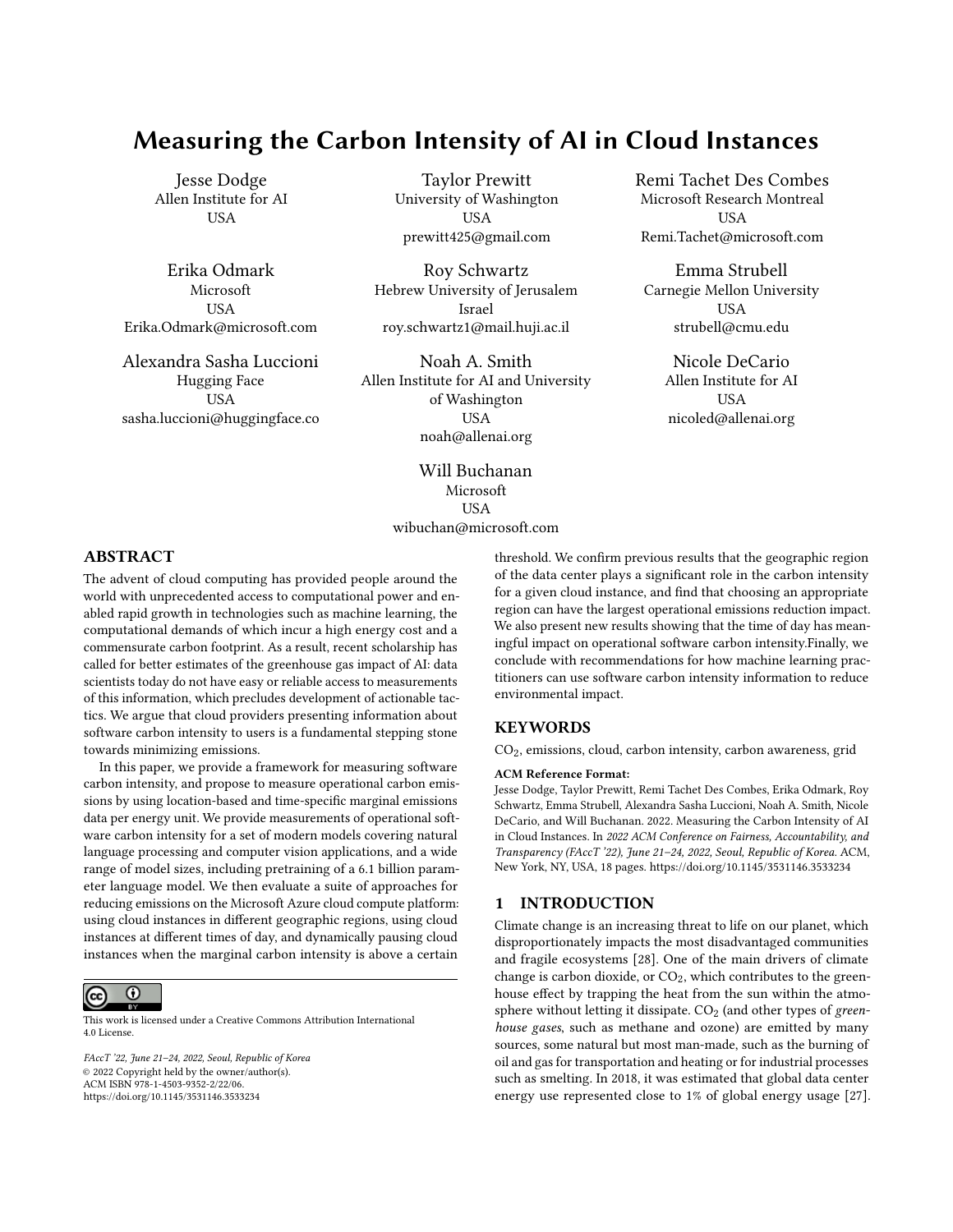| Model | <b>BERT</b> | <b>BERT</b> | 6В       | Dense | Dense           | Dense           | ViT  | ViT              | ViT  | ViT    | ViT                |
|-------|-------------|-------------|----------|-------|-----------------|-----------------|------|------------------|------|--------|--------------------|
|       | finetune    | pretrain    | Transf.  | 121   | 169             | 201             | Tiny | Small            | Base | Large  | Huge               |
| GPU   | 4 V100      | 8 V100      | 256 A100 | P40   | P <sub>40</sub> | P <sub>40</sub> | V100 | V <sub>100</sub> | V100 | 4 V100 | 4 V <sub>100</sub> |
| Hours |             | 36          | 192      | 0.3   | 0.3             | 0.4             | 19   | 19               | 21   | 90     | 216                |
| kWh   | 3.1         | 37.3        | 13.812.4 | 0.02  | 0.03            | 0.04            | 17   | $2.2\,$          | 4.7  | 93.3   | 237.6              |

Table 2: For the 11 models in our analysis: the type of GPU, the number of GPUs of that type, the number of hours, and the energy used in kWh. For example, our BERT language modeling (BERT LM) experiment used 8 V100 GPUs for 36 hours and used a total of 37.3 kWh. We note our training run of the 6 billion parameter transformer only trained for approximately 13% of the time it would take to train to completion, we estimate a full training run would consume approximately 103,593 kWh.

V100 GPUs. Our finetuning run consumed around 3.2 kWh of electricity, i.e., less than one tenth that due to BERT-small pre-training.

6 Billion Parameter Transformer. We tracked the energy consumption of training a large language model comprising over 6.1 billion parameters during 8 days on 256 NVIDIA A100s. The total energy amounted to a staggering 13.8 MWh. This model was not trained to completion, but only until 13%; a full training run would take 60 days. Thus, we estimate the total energy consumption to train this model to completion would be approximately  $160 \cdot 8^{\circ}$  13.8 = 103.5 MWh, or 103,500 kWh — almost 2800 times more than training the BERT-small model!

#### 4.2 Computer Vision

DenseNets. We trained three sizes of DenseNets [19] on MNIST [25]. The jobs lasted between 20 and 25 minutes and consumed between 20 and 38Wh (or 0.02 to 0.04 kWh) of electricity, which is negligible compared to the other models.

Vision Transformers. We evaluated the energy consumption during the training of five sizes of Vision Transformers [9] on ImageNet [7]. For the smallest ViT experiment (ViT tiny), training lasted around 19 hours on a single V100 and consumed approximately 1.7 kWh. For the largest one (ViT huge), training lasted more than 9 days on a 4 V100s and consumed approximately 237 kWh. The full list of models can be found in Table 2.

## 5 EMISSIONS BY REGION AND TIME OF DAY

Using the methodology presented above, we provide some of the first measurements of the differences of actual datacenters from a major cloud provider. Importantly, what we have is a time series of marginal emissions: for example, if a job were to run from 1 pm to 5 pm in the US West region with a cloud instance that has four fully-utilized GPUs, both the energy consumed and the marginal carbon intensity during that time is what we want to record. This time-series data can estimate the cumulative emissions for that experiment at the end.

#### 5.1 Region

How much does the choice of datacenter region impact the emissions? And for a single region, how much variation occurs throughout the year? We address these questions in Figure 1, which shows carbon emissions that would be emitted from training BERT (see §4 for more details) on 8 V100 GPUs for 36 hours in 16 different regions (one region per line) at different times throughout the year.

What do emissions look like across the 11 experiments described in §4? In Figure 2 we show results for all 11 experiments, which cover two BERT experiments (finetuning and language modeling), partial training of a 6.1 billion parameter Transformer, 3 sizes of DenseNets, and five sizes of Vision Transformers. Each experiment is represented by a vertical blue bar showing the range of emissions that would be emitted for that experiment across different regions. The top of the blue bar is the emissions from running that experiment in the region with the most emissions, the bottom is the emissions from running that experiment in the region with the least emissions, the black line represents the average, and the light blue regions are the top and bottom quartiles.

In Figure 2 we also include estimates of equivalent sources of emissions per the United States Environmental Protection Agency [46]. One phone charge is estimated to emit 8.22  $\pm$  10<sup>6</sup> metric tons (using US national weighted average CO2 marginal emission rate for delivered electricity), one mile driven is estimated to emit 3.98  $10^{-4}$ metric tons (using average US passenger vehicle, which gets 22.5 miles per gallon of gasoline), one gallon of gasoline consumed is estimated to emit 8.887 10<sup>3</sup> metric tons, one barrel of crude oil consumed is estimated to emit <sup>0</sup>.<sup>43</sup> metric tons, one average US home energy use is estimated to emit <sup>8</sup>.<sup>30</sup> metric tons (using the sum of emissions from generating electricity, natural gas, liquid petroleum, and fuel oil), and one rail car of coal is estimated to emit <sup>181</sup>.<sup>29</sup> metric tons.

The largest experiment in our set is the 6 billion parameter transformer, and that model is only partially trained (as described in §4, it is only trained for about 13% of the time needed to converge). Even partially trained, experiments of this size can emit more  $CO<sub>2</sub>$ than all emissions from the average US home for a year (which includes emissions from electricity generation, natural gas, liquid petroleum gas, and fuel oil, totaling 8.3 metric tons  $CO<sub>2</sub>$  per year). Perhaps unsurprisingly, even the most efficient region of those we examined for that experiment still leads to more emissions than a full barrel of oil. If this had been trained to completion, we estimate it would have emitted 21 to 78 metric tons of  $CO<sub>2</sub>$  (depending on the region it was run in).

Comparing against previous work on measuring emissions can be challenging without full information about data and model parallelism, GPU utilization, the number of weight updates, and other relevant factors; while we don't have experiments covering the same models as previous work on estimating  $CO<sub>2</sub>$ , we can make approximate comparisons along three dimensions: a) kWh per GPU hour, b)  $CO<sub>2</sub>$  grams per GPU hour, and c)  $CO<sub>2</sub>$  grams per kWh. Here we compare against [34] and [33] which report information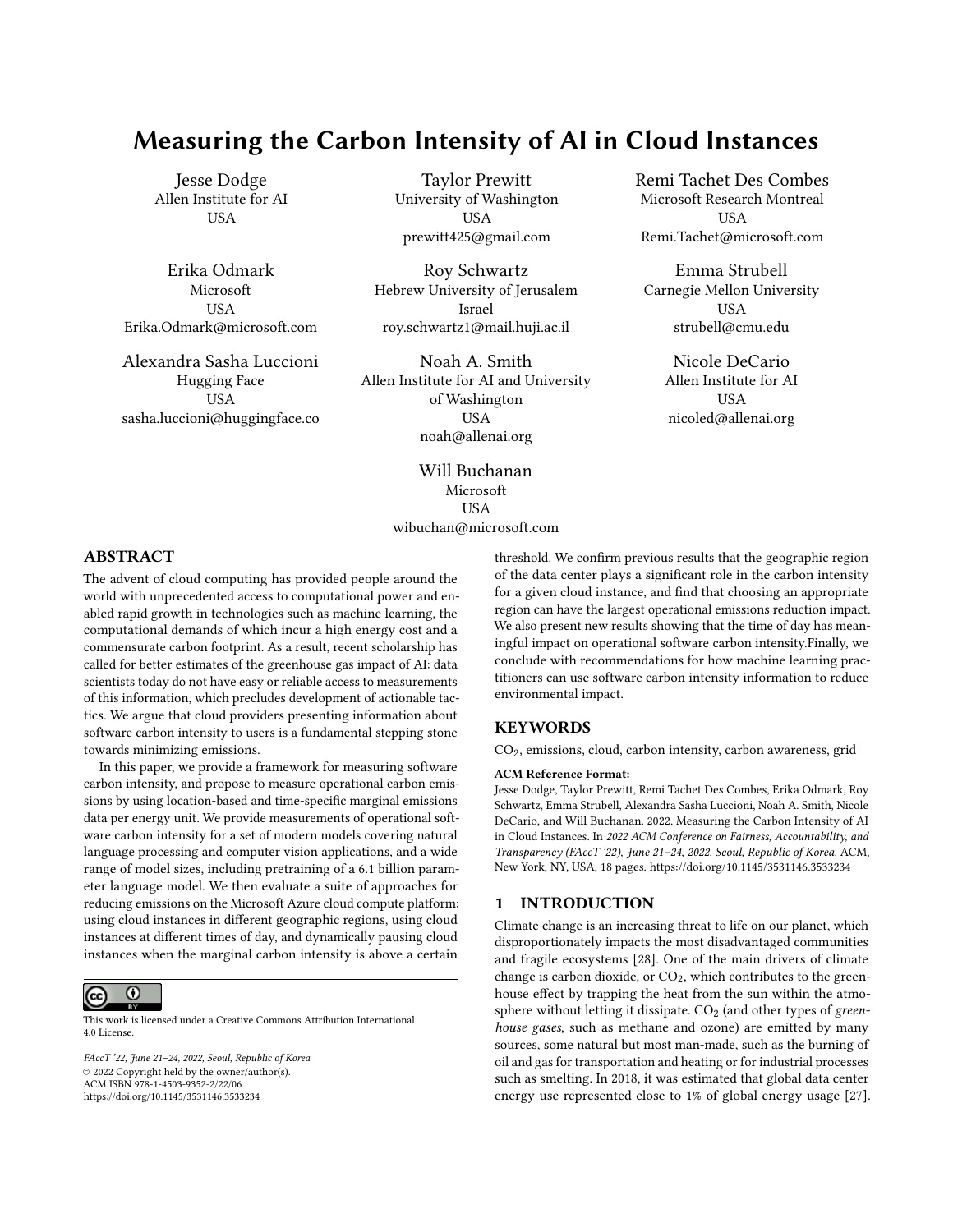

**CO2 Grams Emitted, BERT Language Modeling** 

Figure 1: Carbon emissions that would be emitted from training BERT (language modeling on 8 V100s for 36 hours) in 16 different regions (one region per line) at different times throughout the year. Each line is relatively flat, indicating the emissions in a single region during different months are relatively similar. There is large variation between the least carbon-intensive regions (the lowest lines) compared to the most carbon-intensive regions (the top lines), indicating that choosing the region in which experiments run can be very impactful ( 7k grams vs. 26k grams, for the most efficient vs. least efficient regions).

about training especially large models. Their estimates also include additional sources of  $CO<sub>2</sub>$ , like PUE (Power Usage Effectiveness) of their datacenters, so we expect their kWh per GPU hour and  $CO<sub>2</sub>$ per GPU hour to be higher than our estimates (which only count the GPU electricity consumption).

Across our experiments, we find kWh per GPU hour to range from 0.07 to 0.28, compared to Patterson et al. [34] with 0.22 to 0.47, and Patterson et al. [33] with 0.36. We find  $CO<sub>2</sub>$  (grams) per GPU hour in the most efficient region to average 34, and in the least efficient region to average 128, where Patterson et al. [34] found a range of 63 to 202, and Patterson et al. [33] found 32. We find  $CO<sub>2</sub>$  (grams) per kWh in the most efficient region to average 200, and in the least efficient region to average 755. The estimates from Patterson et al. [34] range between 427 and 545 (except GShard 600B with 200), and Patterson et al. [33] found 88. In short, we find most of their estimates to be within the range of ours, with the exception of Patterson et al. [33], which specifically aimed to choose a region that was more  $CO<sub>2</sub>$  efficient.

#### 5.2 Time of Day

While the choice of region is a major source of variation in  $CO<sub>2</sub>$ emissions, diurnal variations also play a significant role. During the day, a region may have a higher mix of renewable energy or fossil-fuel based source [6]. As one can see in Table 3, depending on the day, starting the BERT finetuning at, e.g., midnight instead of 6:00 can result in carbon emissions increasing by up to 8%. The amount of variation varies by region and time of year as well.

#### 6 OPTIMIZING CLOUD WORKLOADS

We use the tools presented so far to evaluate two algorithms for reducing emissions of AI workloads on the Microsoft Azure cloud compute platform using temporal shifting. We consider sixteen regions where workloads can be scheduled on Azure: nine in North America, six in Europe and one in Australia (see Figure 3). For each region, we obtained from WattTime the historical marginal carbon emissions for the year 2020 at a 5-minute granularity. We also measured the electricity consumption per 5-minute intervals of the various models introduced in §4. The two optimization methods we studied are:

Flexible Start. Start the workload at the time, in the next N hours, that minimizes its carbon emissions. Once the workload is launched, it is run until completion. Implementation: Consider all possible start times (in 5 minute increments) in the desired window. For each start time, compute the job's corresponding emissions and pick the lowest.

Pause and Resume. Assuming the workload can be stopped and restarted (a fairly weak constraint), run its computations over the next  $\frac{1}{N}$  + job duration<sup>o</sup> hours while minimizing its total carbon emissions. This involves pausing and resuming the job, possibly multiple times, to avoid consuming energy when carbon intensity is high. Implementation: Find the 5 minute intervals with the lowest marginal emissions during the  $\frac{1}{N}$  + job duration<sup>o</sup> hour window, and select enough intervals to add up to the job duration. Then simulate running the job only during those intervals and compute the corresponding emissions. We explored two sets of values for N: one absolute, corresponding to increasing the total duration of the job by at most {6, 12, 18, 24} hours; and a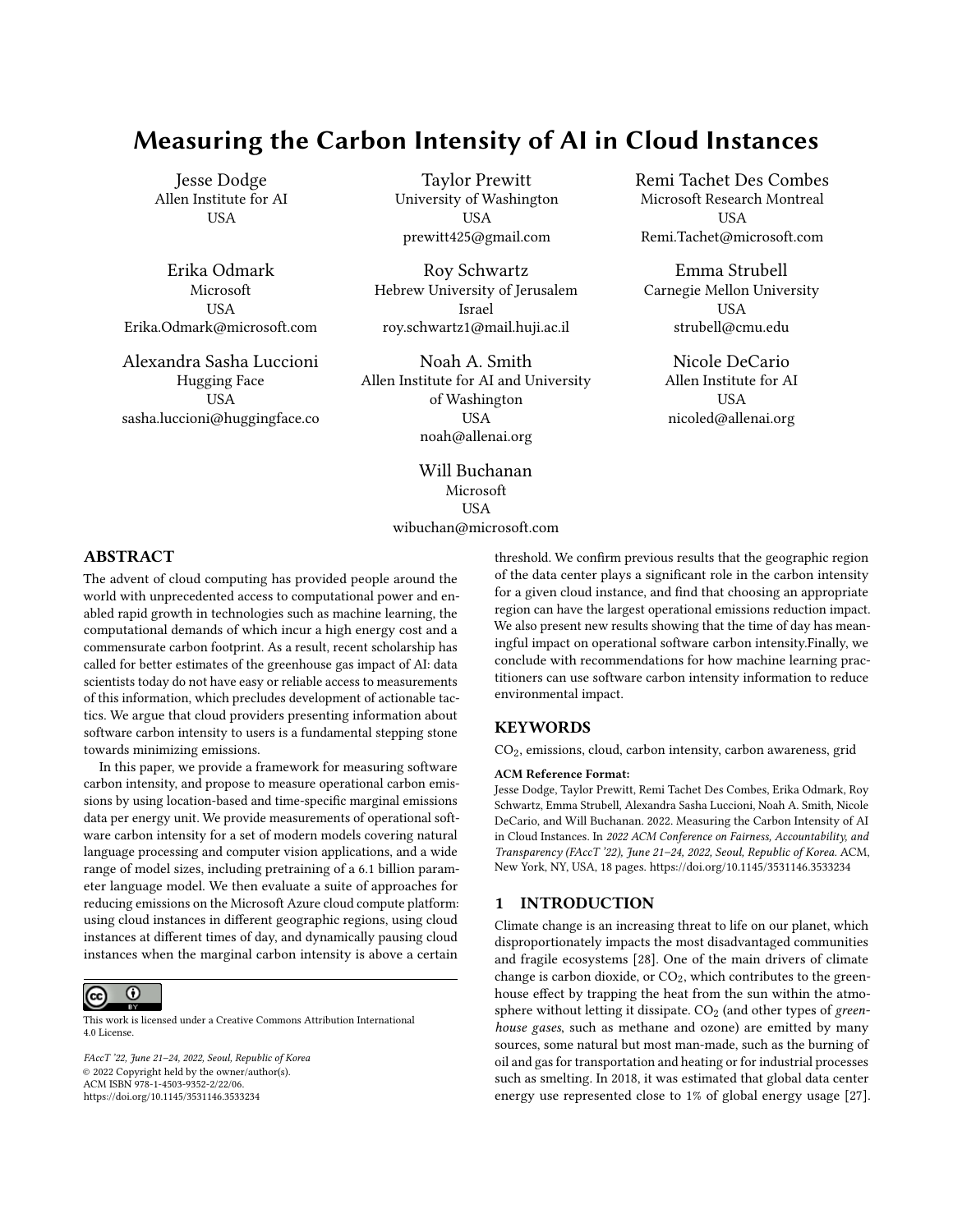

**Emissions of 11 models** 

Figure 2: Emissions for our 11 experiments described in §4. For each model we show a vertical blue bar, where the top of the bar is the max, the bottom is the min, and the black line represents the average emissions (across regions and time of year). First and fourth quartiles are represented by the light blue at the top and bottom of each vertical blue bar. The largest training runs (e.g., 6 billion parameter LM) releases a significant amount of emissions, no matter the region (and recall the 6 billion parameter LM is only trained for 13% of a full run, so a full run would emit about an order of magnitude more emissions than reported here). The smallest experiments emit very little. Presented on a log scale, with references on the right indicating equivalent sources of emissions per the United States Environmental Protection Agency [46].

|             |                                                                                   |                                                                        | Hour $\parallel$ 0:00   03:00   06:00   09:00   12:00   15:00   18:00   21:00 |  |  |  |  |
|-------------|-----------------------------------------------------------------------------------|------------------------------------------------------------------------|-------------------------------------------------------------------------------|--|--|--|--|
| <b>BERT</b> | Central    Day 1    2,381   2,341   2,210   2,252   2,354   2,391   2,410   2,403 |                                                                        |                                                                               |  |  |  |  |
| finetune    | US.                                                                               | Day 2   2,330   2,249   2,204   2,299   2,320   2,317   2,339   2,344  |                                                                               |  |  |  |  |
|             |                                                                                   | Day 3    2,430   2,339   2,257   2,313   2,393   2,374   2,317   2,331 |                                                                               |  |  |  |  |

Table 3: How do emissions vary throughout different times of day? We present the emissions produced by the BERT finetuning experiment described in §4 had it run at different times in the Central US region, on three separate days.

second one relative, where we allow the job to increase in duration by at most {25%, 50%, 75%, 100%}. In other words, for the second set, we allow the workload to last for at most twice its duration had it not been stopped. While arbitrary, we motivate the choice of those two sets by the extreme range of possible job duration (from minutes to weeks). Note that we assume pausing and restarting the job is immediate and does not consume additional energy: this is similar in spirit (for carbon emissions) to Spot Instances on existing

cloud platforms which automatically pause an instance if its price rises above a threshold set by the user.

We find the region that the algorithms are evaluated in has a significant impact. For example, the region we labeled West US varies frequently throughout a single day between periods of high emissions and very low emissions, and thus Pause and Resume can lead to significant reductions. However, other regions do not present as much variance, and thus lead to less reduction in emissions. See Figures 3 and 4. The lack of geographic diversity in the region list is an unfortunate consequence of the unavailability of carbon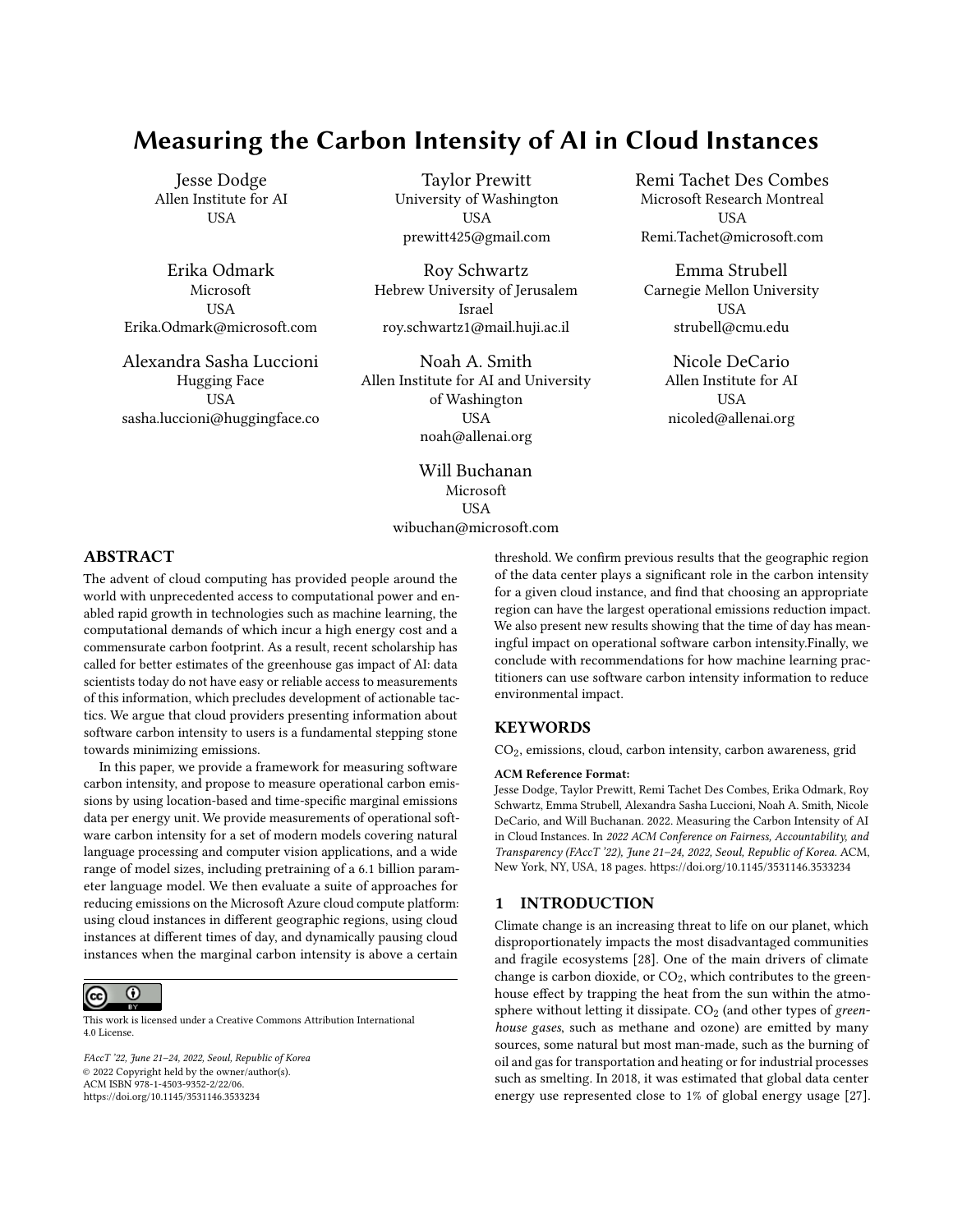

Figure 3: What proportion of emissions can we expect to save if we change the start time by up to 24 hours? For very short experiments like DenseNet 201 (a), which ran for less than half an hour, we can find significant reduction, greater than 30% in multiple regions, and up to 80% in West US; for very long runs like training a 6 billion parameter language model for 8 days (b), changing the start time by up to 24 hours leads to less than 1.5% reduction at best in any region. Note: we confirmed with WattTime that emissions estimates for West US were correct, that region has large variance.

intensity data from other continents; we hope such data becomes broadly available in the near future.

# 6.1 Evaluation of Emissions Reduction Algorithms

We evaluate how the two optimization algorithms would impact the emissions from the 11 experiments described in §4. In order to account for daily variations (weather, electricity demand, etc.), we report the average emissions decrease computed over 5 different start times in each month, giving a total of 60 data points.

#### 6.1.1 Emissions Reduction by Region.

Flexible Start. When evaluating the Flexible Start algorithm for a fixed duration between 6 hours and 24 hours, we find significant emissions reductions for shorter jobs (e.g., the DenseNet experiments), with minimal savings for jobs that are longer than a day; this aligns with our expectations, as short jobs can be run when emissions are lowest throughout a day, but long jobs naturally average across multiple days. See Figure 3, with results for all experiments in the appendix. This analysis is designed to highlight a use case where an AI workload needs to run regularly, but the practitioner has some flexibility on when it runs (so it could, e.g., run over night, if that is when carbon intensity is lowest). This is in fact a common use case in production ML systems deployed at companies, where models are re-trained on a regular schedule to incorporate new data over time [16].

Pause and Resume. When evaluating the Pause and Resume algorithm for durations up to 100% of the duration of the original experiment, we find the opposite of the Flexible Start result: short experiments like DenseNet 201 only see emissions reductions smaller than 10%, while the 6 billion transformer training run (our experiment with the largest carbon intensity) actually sees the largest decrease in emissions. See Figure 4 for two examples, with results

for all 11 experiments in the appendix. This analysis is designed to highlight a use case where an AI workload can be increased in duration by some proportion of the original run time.

6.1.2 Comparable Duration Increases. In the previous section we examined the amount of emissions reduction for our two algorithms by region, and compared Pause and Resume increasing duration by a proportion of the original experiment and Flexible Start by a fixed duration. Here we evaluate the two algorithms when they increase the duration of an AI workload by the same amount (each result is averaged across all regions and times of year). One can think of the Flexible Start algorithm as a version of Pause and Resume where there is only one start time, and no pausing allowed; thus we should expect the Flexible Start results to always lower bound the Pause and Resume ones.

We show results for both algorithms and two situations: increasing the duration of the run by 24 hours in Table 4, and by 100% in Table 5. In these tables we also include information about the average number of pauses per hour for the Pause and Resume algorithm. Perhaps surprisingly, we find the average number of pauses is quite low. This can be interpreted as the number of times the carbon intensity crosses above the threshold minimizing total emissions being small.

Note that the above optimizations were performed using historical data, meaning that their results are the best achievable, assuming access to an oracle predicting carbon intensity perfectly. [WattTime](https://www.watttime.org/api-documentation/#emissions-forecast) currently provides marginal emission rate estimates and forecasts for up to 24 hours, so for short workloads, our findings will reflect gains observed in practice using the forecasts. For longer workloads, our numbers give an upper bound on the realizable gains. For example, the Pause and Resume algorithm pauses the workload when emissions are above a threshold, and resumes when emissions are below that threshold. In our evaluation here we set this threshold such that the total run time is increased by, e.g., 24 hours; a machine learning practitioner would have to estimate how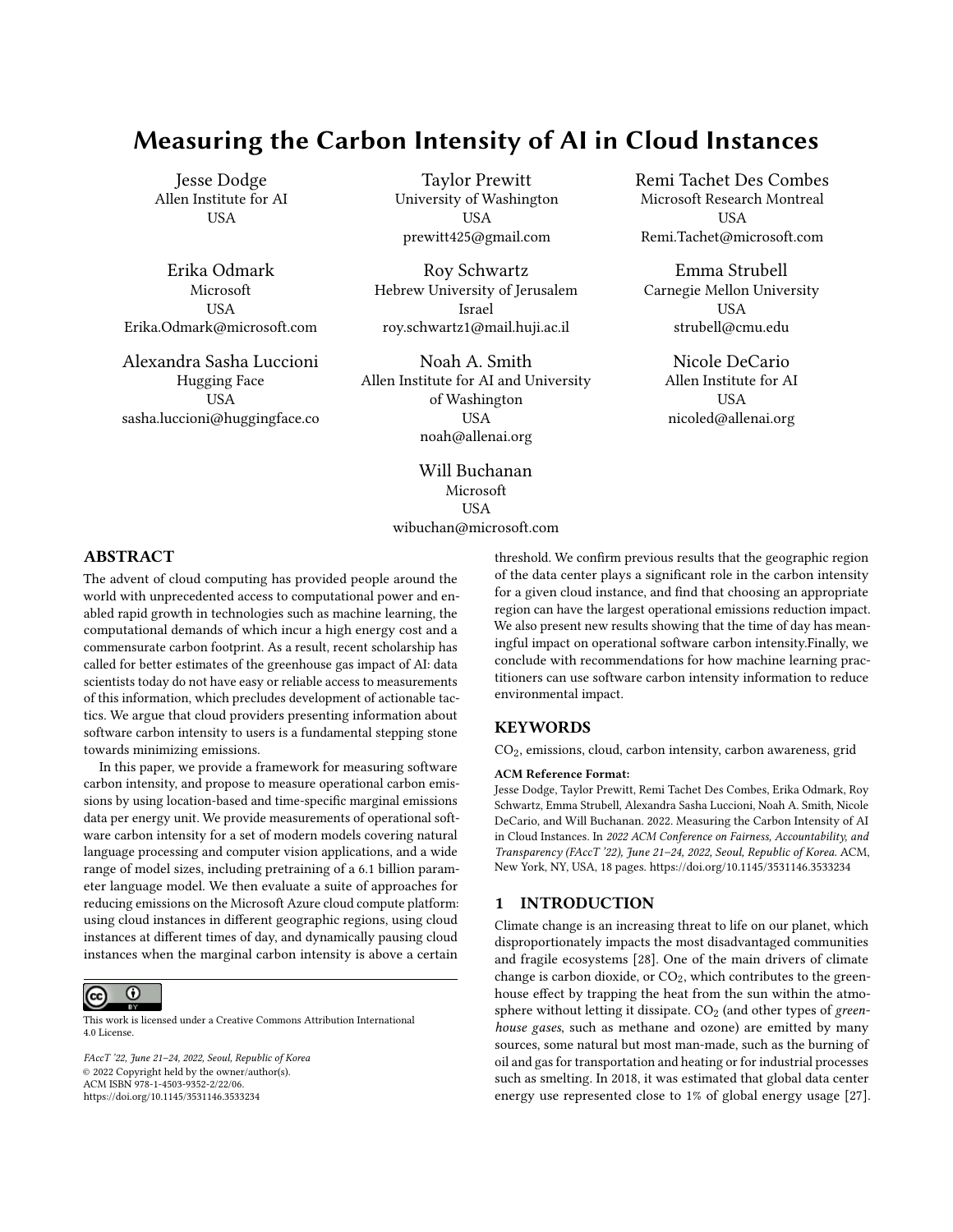

(a) Pause and Resume optimization for Dense 201.

(b) Pause and Resume optimization for 6B parameters Transformer.

Figure 4: What proportion of emissions can we expect to save if we pause an AI workload when emissions in a region are high and resume when emissions are low, increasing the total duration by up to double the original duration? For short experiments, the doubled duration is still relatively short, and thus leads to minimal emissions reduction (see DenseNet 201 in (a)); for very long runs like our 6 billion parameter language model training run in (b), which ran for 8 days, doubling the duration can lead to significant savings up to about 25%. We confirmed with WattTime that emissions estimates for West US were correct, as that region has large variance.

| Model       | <b>BERT</b> | <b>BERT</b> | 6B      | Dense | Dense | Dense | ViT   | ViT   | ViT   | ViT   | ViT  |
|-------------|-------------|-------------|---------|-------|-------|-------|-------|-------|-------|-------|------|
|             | finetune    | LM          | Transf. | 121   | 169   | 201   | Tiny  | Small | Base  | Large | Huge |
| FS          | 14.5%       | 3.4%        | 0.5%    | 26.8% | 26.4% | 25.9% | 5.6%  | 5.3%  | 4.2%  | 1.3%  | 0.5% |
| P&R         | 19.0%       | 8.5%        | 2.5%    | 27.7% | 27.3% | 27.1% | 12.5% | 12.3% | 11.7% | 4.7%  | 2.4% |
| Pauses / hr | 0.23        | 0.3         | 0.15    | 0.06  | 0.07  | 0.08  | 0.3   | 0.3   | 0.3   | 0.23  | 0.14 |

Table 4: For the 11 models in our analysis: the gain in percent averaged over the year and across the 16 regions for the Flexible Start (FS) and Pause and Resume (P&R) optimizations allowing for a 24h increase in job duration. The last line represents the average number of pauses per hour performed by the P&R optimization.

much a particular threshold would increase job duration, but would not know exactly. The dynamic nature of the Pause and Resume optimizations suggests that well-designed scheduling algorithms should be able to get rather close to the upper-bound. We leave such algorithms to future work and hope our tools can inspire further research into that type of scheduling. Moreover, it is likely that carbon intensity forecasting will improve over the years and eventually extend beyond 24 hours, allowing time-shifting decisions to become increasingly accurate.

# 7 CONSIDERATIONS FOR MODEL DEVELOPMENT AND DEPLOYMENT

Generally speaking, we advocate that researchers and practitioners record and report the amount of emissions incurred by ML projects, starting with the initial exploratory training phases all the way through hyperparameter tuning and deployment for the final model. This can inform an Operational Lifecycle Analysis (OLCA) for a machine learning model, which would account for all phases of the ML lifecycle. In the subsections below, we outline some ways in which the proposed tool can be used at different stages of the model development and deployment process, and describe some

environmental impacts due to ML modeling that are outside the scope of measurement of this tool.

We see various ways in which our tool can help guide model training, for instance via carbon-informed optimization (similarly to what [22] proposed for energy efficiency in federated learning), or for cloud-based recommendations that enable users to opt-in for carbon-aware configurations (in terms of region, time, etc.) to reduce the carbon intensity of their training workloads. We believe that tracking and reducing greenhouse gas emissions can be a very important feature for users deciding on how they will set up their cloud usage, but we recognize that there are natural trade-offs that must be considered. We therefore recommend that the measurements provided by our tool be used to guide informed decisions alongside other considerations as part of a holistic approach, and not as a single gold standard to optimize against. For example, even just within the scope of ML model development, it often takes engineering time to optimize a workload to be more efficient (i.e., use less computational resources), and a user should consider whether that time would be better spent elsewhere (e.g., transferring the workload to another region with lower average emissions). Furthermore, some projects have strict time constraints, and so scheduling jobs to only run at night would significantly delay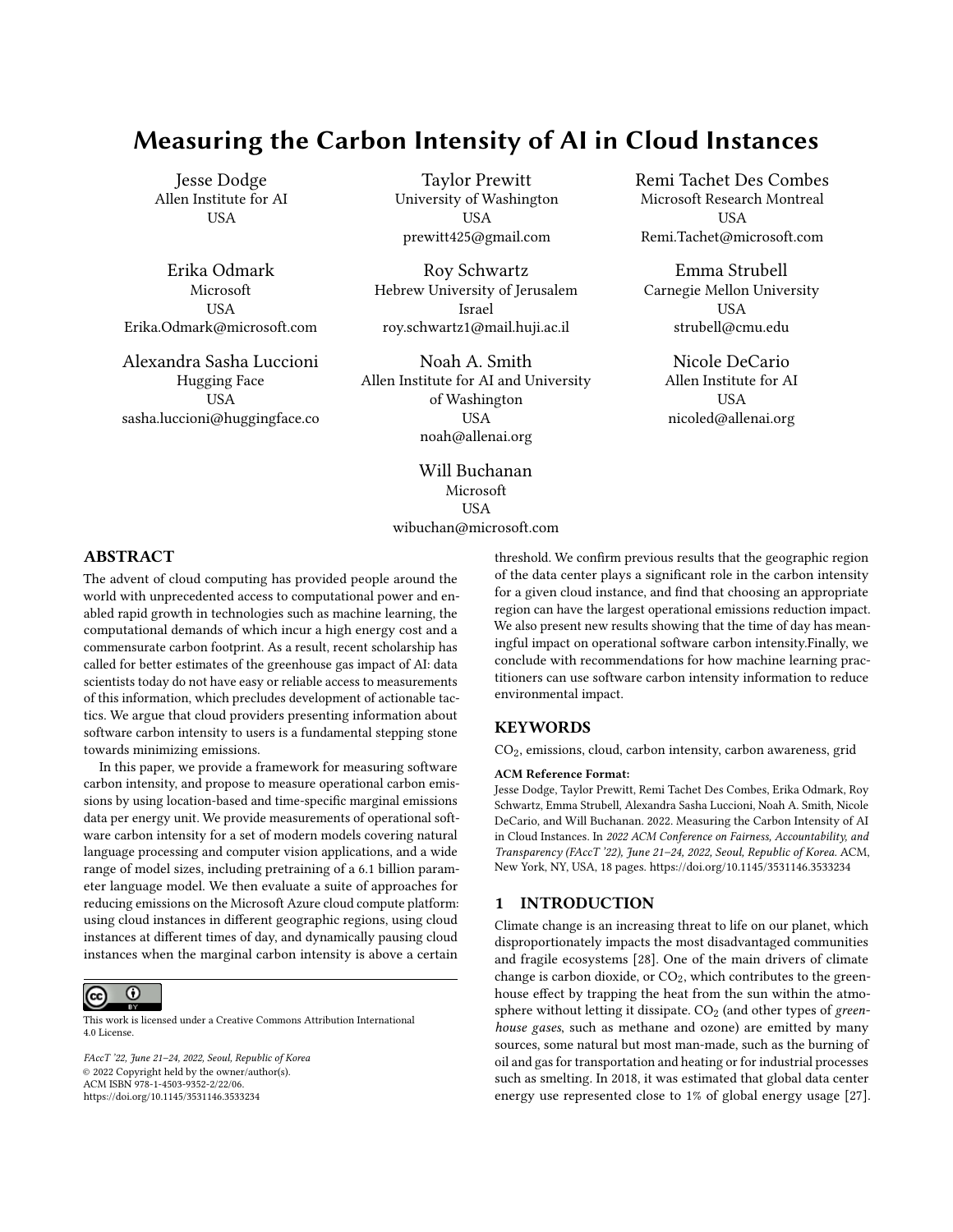| Model           | <b>BERT</b> | <b>BERT</b> | 6В      | Dense   | Dense | Dense | ViT     | ViT   | ViT   | ViT   | ViT   |
|-----------------|-------------|-------------|---------|---------|-------|-------|---------|-------|-------|-------|-------|
|                 | finetune    | LM          | Transf. | 121     | 169   | 201   | Tiny    | Small | Base  | Large | Huge  |
| FS              | 7.0%        | 4.1%        | 2.6%    | 1.8%    | 2.5%  | 2.7%  | $5.0\%$ | 4.8%  | 3.9%  | 3.3%  | 3.0%  |
| P&R             | 9.5%        | 11.0%       | 11.4%   | $2.0\%$ | 2.8%  | 3.1%  | 1.0%    | 11.0% | 10.8% | 11.4% | 11.3% |
| hr.<br>Pauses / | 0.42        | 0.29        | 0.27    | 1.5     | .88   | 2.0   | 0.31    | 0.32  | 0.31  | 0.27  | 0.26  |

Table 5: For the 11 models in our analysis: the gain in percent averaged over the year and across the 16 regions for the Flexible Start (FS) and Pause and Resume (P&R) optimizations allowing for a 100% increase in job duration. The last line represents the average number of pauses per hour performed by the P&R optimization.

progress, potentially leading to more emissions in other parts of the project. Thus, our suggestions are not meant as a one-size-fits-all solution which will eliminate carbon emissions, but instead as a set of options which can be referenced by users and decided upon on a case-by-case basis. Finally, there are also many additional upstream and downstream emissions considerations due to the ML model lifecycle, due to, e.g., hardware manufacturing and downstream uses or misuses of the model, that could eclipse the direct emissions due to model training alone. See §2 for further discussion of this crucial point.

Another important consideration is operating cost; it could be the case that Region A is lower emissions but higher cost than Region B for a particular workload, and thus a user could run their workload in Region B and have some budget left over that could be used for other reductions in emissions. A final consideration is cost of data transfer; it could be the case that Region A is lower emissions and monetary cost than Region B for a particular workload, but the energetic, environmental, or monetary cost of moving the data could exceed the benefits gained.

If we see broad adoption of such reporting tools, we may see increases in cloud use in regions which have low emissions. In such a scenario, providers could be incentivized to build new data centers, and providers should consider the local impact of such construction.

#### 8 FUTURE DIRECTIONS

As mentioned in §7, single-instance emissions are a well-defined starting place for quantifying, mitigating, and reducing the environmental impact due to ML, but do not present a complete picture of the total emissions that should be accounted for when considering the overall carbon emissions of the ML life cycle. Here are some aspects that are yet to be accounted for (and in some cases, yet to be defined) in terms of the overall OLCA of machine learning:

Scopes of emissions. The [Greenhouse Gas Protocol \(GHGP\)](https://ghgprotocol.org/) is a standard created by the World Resources Institute and the Business Council for Sustainable Development, and has seen broad adoption internationally. It defines Scope 1, Scope 2, and Scope 3 emissions as follows: Scope 1 emissions are those generated by direct actions of a company, such as running motor vehicles; Scope 2 emissions are those associated with purchase of electricity, steam, heating, or cooling; and Scope 3 emissions are those that the company indirectly participates in, such as those due to investments of the company and downstream use of products. In the present work, we have focused on the Scope 2 emissions incurred due to electricity

usage by cloud providers. The current GHGP Scope 2 is an attributional guidance that precludes the use of marginal emissions rates, and primarily focuses on broad generation-based average rates. It is important to note that the GHGP Scope 2 guidance is incompatible with the proposed method; this paper illustrates the need to revisit the Scope 2 guidance to better align with consequential accounting methods.

We do not cover the Scope 1 emissions (e.g. emissions that directly result from business activities, such as stationary combustion of fuels for backup power generation in cloud datacenters), for a more detailed discussion see e.g. Gupta et al. [15], nor the Scope 3 emissions (e.g. emissions that indirectly result from all other business activities, such as those associated with the upstream raw materials extraction, manufacturing, and delivery of cloud-based IT asset infrastructure such as servers from suppliers to be used in a cloud provider's datacenters). Both of these types of emissions warrant discussion and debate by the AI community— and indeed some work has begun on the subject, e.g., [21, 26]—but we are missing a more concrete structure for categorizing, quantifying and mitigating the different scopes of emissions in our field. This would involve the active participation of specific stakeholders to establish the tooling and reporting required to better estimate these aspects, which is a challenge in itself.

Developing certification systems for "Green AI". While initiatives like the Green Software Foundation are making important progress towards measuring and mitigating the carbon footprint of software in general, the decentralized and data-driven nature of ML will call for specific approaches and guidelines to ensure its efficiency. We anticipate that AI-specific initiatives, spanning both research and academia, will help establish certification systems (or badge systems) that will allow both model developers and users make more informed choices with regards to sustainability. The current framing of Scopes 1, 2, and 3 may not encompass all the emissions reasonably associated with an AI program.

Improving the carbon transparency of research and practice. Despite the existence of tools such as Code Carbon [38] and EvergyVis [41], both carbon estimation and reporting in ML publications and technical reports remain a relatively rare phenomenon. Conferences such as NeurIPS and NAACL have recently added emissions reporting as an optional part of the submission process; however, more encouragement will be necessary for this to become commonplace. Gathering more data about the environmental impact of our field is a crucial step towards identifying room for improvement and, eventually, reducing our emissions.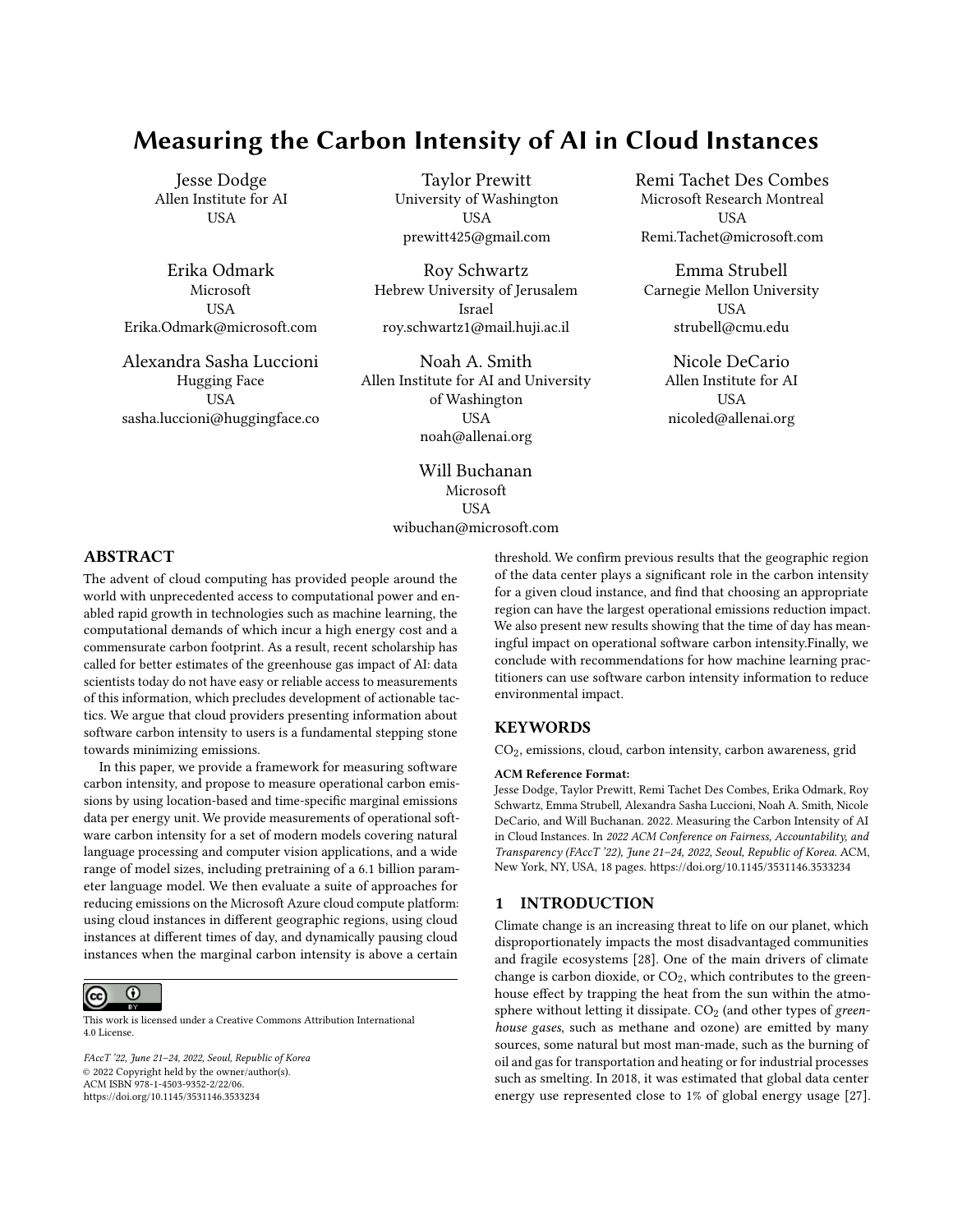Supporting improved estimates of emissions rates. The estimates of emissions rates providers would benefit from more and better data being provided by electric system operators. This is particularly true in areas of the world where it is currently not possible to produce hourly marginal estimates.

Reducing AI's scope-enabled emissions. Responsible development and application of AI must account not only for the hidden costs of development, as discussed in this paper, but for the positive or negative carbon impact the application enables. AI models continue to be used for oil exploration [32], deforestation [30], and mining [18], among other environmentally-detrimental practices. When considering the net impacts of an AI application, it is imperative to determine the extent to which AI is incentivizing practices that have a negative impact on the environment, or the extent to which applications are directly reducing emissions or otherwise incentivizing practices that are beneficial to the climate, and take these downstream direct and indirect effects into account in the overall environmental impact assessment of our field [4, 21].

#### ACKNOWLEDGMENTS

We thank Avi Allison (Microsoft) for insights associated with carbon, Henry Richardson (WattTime) for insights on marginal carbon intensity data and the Software Carbon Intensity specification, and Ananya Ganesh (CU Boulder) for help in obtaining the measurements included in Table 1. We also thank Alessandro Sordoni, Payal Bajaj, and Vibhav Vineet for sharing their training and inference jobs, and Jon Borchardt for help with plotting.

#### REFERENCES

- [1] Lasse F. Wolff Anthony, Benjamin Kanding, and Raghavendra Selvan. 2020. Carbontracker: Tracking and Predicting the Carbon Footprint of Training Deep Learning Models. arXiv[:2007.03051](https://arxiv.org/abs/2007.03051) [cs.CY]
- [2] Rhonda Ascierto and A Lawrence. 2020. Uptime institute global data center survey 2020. Uptime Institute 2 (2020).
- [3] Nesrine Bannour, Sahar Ghannay, Aurélie Névéol, and Anne-Laure Ligozat. 2021. Evaluating the carbon footprint of NLP methods: a survey and analysis of existing tools. In EMNLP, Workshop SustaiNLP.
- [4] Abeba Birhane, Pratyusha Kalluri, Dallas Card, William Agnew, Ravit Dotan, and Michelle Bao. 2021. The values encoded in machine learning research. arXiv preprint arXiv:2106.15590 (2021).
- [5] Buildcomputers.net. 2021. Power Consumption of PC Components in Watts. <https://www.buildcomputers.net/power-consumption-of-pc-components.html>
- [6] Jacques A de Chalendar and Sally M Benson. 2019. Why 100% renewable energy is not enough. Joule 3, 6 (2019), 1389–1393.
- [7] Jia Deng, Wei Dong, Richard Socher, Li-Jia Li, Kai Li, and Li Fei-Fei. 2009. Imagenet: A large-scale hierarchical image database. In 2009 IEEE conference on computer vision and pattern recognition. Ieee, 248–255.
- [8] Jacob Devlin, Ming-Wei Chang, Kenton Lee, and Kristina Toutanova. 2019. BERT: Pre-training of Deep Bidirectional Transformers for Language Understanding. arXiv[:1810.04805](https://arxiv.org/abs/1810.04805) [cs.CL]
- [9] Alexey Dosovitskiy, Lucas Beyer, Alexander Kolesnikov, Dirk Weissenborn, Xiaohua Zhai, Thomas Unterthiner, Mostafa Dehghani, Matthias Minderer, Georg Heigold, Sylvain Gelly, et al. 2020. An image is worth 16x16 words: Transformers for image recognition at scale. arXiv preprint arXiv:2010.11929 (2020).
- [10] Jim Gao. 2014. Machine learning applications for data center optimization. (2014). [11] Michael Gillenwater. 2008. Redefining RECs—Part 1: untangling attributes and offsets. Energy Policy 36, 6 (2008), 2109–2119.
- [12] Google. 2021. Carbon free energy for Google Cloud regions. [https://cloud.](https://cloud.google.com/sustainability/region-carbon) [google.com/sustainability/region-carbon](https://cloud.google.com/sustainability/region-carbon)
- [13] Google. 2021. Helping you pick the greenest region for your Google Cloud resources. [https://cloud.google.com/blog/topics/sustainability/pick-the-google](https://cloud.google.com/blog/topics/sustainability/pick-the-google-cloud-region-with-the-lowest-co2)[cloud-region-with-the-lowest-co2](https://cloud.google.com/blog/topics/sustainability/pick-the-google-cloud-region-with-the-lowest-co2)
- [14] Abhishek Gupta, Camylle Lanteigne, and Sara Kingsley. 2020. SECure: A Social and Environmental Certificate for AI Systems. arXiv preprint arXiv:2006.06217 (2020).
- [15] Udit Gupta, Young Geun Kim, Sylvia Lee, Jordan Tse, Hsien-Hsin S Lee, Gu-Yeon Wei, David Brooks, and Carole-Jean Wu. 2021. Chasing Carbon: The Elusive Environmental Footprint of Computing. In 2021 IEEE International Symposium on High-Performance Computer Architecture (HPCA). IEEE, 854–867.
- [16] K. Hazelwood, S. Bird, D. Brooks, S. Chintala, U. Diril, D. Dzhulgakov, M. Fawzy, B. Jia, Y. Jia, A. Kalro, J. Law, K. Lee, J. Lu, P. Noordhuis, M. Smelyanskiy, L. Xiong, and X. Wang. 2018. Applied Machine Learning at Facebook: A Datacenter Infrastructure Perspective. In 2018 IEEE International Symposium on High Performance Computer Architecture (HPCA). 620–629. [https://doi.org/10.1109/HPCA.2018.](https://doi.org/10.1109/HPCA.2018.00059) [00059](https://doi.org/10.1109/HPCA.2018.00059)
- [17] Kees Hertogh. 2021. Empowering cloud sustainability with the Microsoft Emissions Impact Dashboard. [https://azure.microsoft.com/en-us/blog/empowering](https://azure.microsoft.com/en-us/blog/empowering-cloud-sustainability-with-the-microsoft-emissions-impact-dashboard/)[cloud-sustainability-with-the-microsoft-emissions-impact-dashboard/](https://azure.microsoft.com/en-us/blog/empowering-cloud-sustainability-with-the-microsoft-emissions-impact-dashboard/)
- [18] Zeshan Hyder, Keng Siau, and Fiona Nah. 2019. Artificial intelligence, machine learning, and autonomous technologies in mining industry. Journal of Database Management (JDM) 30, 2 (2019), 67–79.
- [19] Forrest Iandola, Matt Moskewicz, Sergey Karayev, Ross Girshick, Trevor Darrell, and Kurt Keutzer. 2014. Densenet: Implementing efficient convnet descriptor pyramids. arXiv preprint arXiv:1404.1869 (2014).
- [20] International Energy Authority (IEA). 2020. Energy Technology Perspectives 2020.<https://www.iea.org/reports/energy-technology-perspectives-2020>
- [21] Lynn Kaack, Priya Donti, Emma Strubell, George Kamiya, Felix Creutzig, and David Rolnick. 2021. Aligning artificial intelligence with climate change mitigation. (2021).
- [22] Young Geun Kim and Carole-Jean Wu. 2021. AutoFL: Enabling Heterogeneity-Aware Energy Efficient Federated Learning. In MICRO-54: 54th Annual IEEE/ACM International Symposium on Microarchitecture. 183–198.
- [23] Alexandre Lacoste, Alexandra Luccioni, Victor Schmidt, and Thomas Dandres. 2019. Quantifying the carbon emissions of machine learning. arXiv preprint arXiv:1910.09700 (2019).
- [24] Nevena Lazic, Tyler Lu, Craig Boutilier, MK Ryu, Eehern Jay Wong, Binz Roy, and Greg Imwalle. 2018. Data center cooling using model-predictive control. (2018).
- [25] Yann LeCun, Léon Bottou, Yoshua Bengio, and Patrick Haffner. 1998. Gradientbased learning applied to document recognition. Proc. IEEE 86, 11 (1998), 2278– 2324.
- [26] Anne-Laure Ligozat, Julien Lefèvre, Aurélie Bugeau, and Jacques Combaz. 2021. Unraveling the hidden environmental impacts of AI solutions for environment. arXiv preprint arXiv:2110.11822 (2021).
- [27] Eric Masanet, Arman Shehabi, Nuoa Lei, Sarah Smith, and Jonathan Koomey. 2020. Recalibrating global data center energy-use estimates. Science 367, 6481  $(2020)$ , 984–986.
- [28] Valérie Masson-Delmotte, Panmao Zhai, Hans-Otto Pörtner, Debra Roberts, Jim Skea, Priyadarshi R Shukla, Anna Pirani, Wilfran Moufouma-Okia, Clotilde Péan, Roz Pidcock, et al. 2018. Global warming of 1.5 C. An IPCC Special Report on the impacts of global warming of 1, 5 (2018).
- [29] Microsoft Azure. 2021. Azure sustainability. [https://azure.microsoft.com/en](https://azure.microsoft.com/en-us/global-infrastructure/sustainability/#overview)[us/global-infrastructure/sustainability/#overview](https://azure.microsoft.com/en-us/global-infrastructure/sustainability/#overview)
- [30] Vasilii Mosin, Roberto Aguilar, Alexander Platonov, Albert Vasiliev, Alexander Kedrov, and Anton Ivanov. 2019. Remote sensing and machine learning for tree detection and classification in forestry applications. In Image and Signal Processing for Remote Sensing XXV, Vol. 11155. International Society for Optics and Photonics, 111550F.
- [31] NeurIPS 2021 Conference. 2021. NeurIPS 2021 Paper Checklist Guidelines. [https:](https://neurips.cc/Conferences/2021/PaperInformation/PaperChecklist) [//neurips.cc/Conferences/2021/PaperInformation/PaperChecklist](https://neurips.cc/Conferences/2021/PaperInformation/PaperChecklist)
- [32] Vito Alexander Nordloh, Anna Roubícková, and Nick Brown. 2020. Machine Learning for Gas and Oil Exploration. arXiv preprint arXiv:2010.04186 (2020).
- [33] David Patterson, Joseph Gonzalez, Urs Hölzle, Quoc Le, Chen Liang, Lluis-Miquel Munguia, Daniel Rothchild, David So, Maud Texier, and Jeff Dean. 2022. The Carbon Footprint of Machine Learning Training Will Plateau, Then Shrink. TexRxiv (2022).
- [34] David Patterson, Joseph Gonzalez, Quoc Le, Chen Liang, Lluis-Miquel Munguia, Daniel Rothchild, David So, Maud Texier, and Jeff Dean. 2021. Carbon emissions and large neural network training. arXiv preprint arXiv:2104.10350 (2021).
- [35] Colin Raffel, Noam Shazeer, Adam Roberts, Katherine Lee, Sharan Narang, Michael Matena, Yanqi Zhou, Wei Li, and Peter J Liu. 2019. Exploring the limits of transfer learning with a unified text-to-text transformer. arXiv preprint arXiv:1910.10683 (2019).
- [36] Joeri Rogelj, Oliver Geden, Annette Cowie, and Andy Reisinger. 2021. Net-zero emissions targets are vague: three ways to fix. Nature 591 (2021), 365-368.
- [37] Victor Sanh, Albert Webson, Colin Raffel, Stephen H Bach, Lintang Sutawika, Zaid Alyafeai, Antoine Chaffin, Arnaud Stiegler, Teven Le Scao, Arun Raja, et al. 2021. Multitask prompted training enables zero-shot task generalization. arXiv preprint arXiv:2110.08207 (2021).
- [38] Victor Schmidt, Kamal Goyal, Aditya Joshi, Boris Feld, Liam Conell, Nikolas Laskaris, Doug Blank, Jonathan Wilson, Sorelle Friedler, and Sasha Luccioni. 2021. CodeCarbon: Estimate and Track Carbon Emissions from Machine Learning Computing.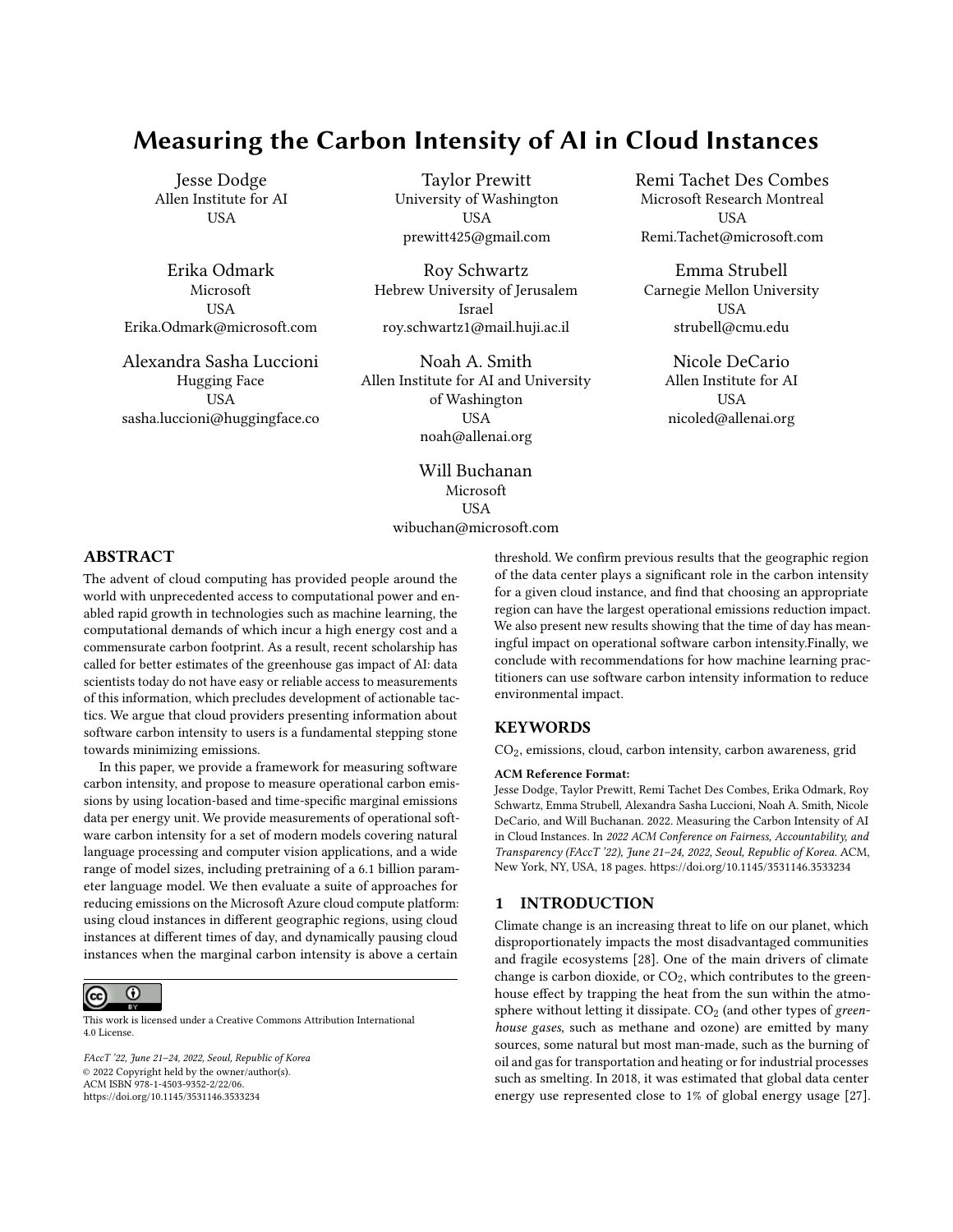- [39] Roy Schwartz, Jesse Dodge, Noah A Smith, and Oren Etzioni. 2020. Green AI. Commun. ACM 63, 12 (2020), 54–63.
- [40] Amazon Web Services. 2021. Sustainability in the Cloud. [https://sustainability.](https://sustainability.aboutamazon.com/environment/the-cloud) [aboutamazon.com/environment/the-cloud](https://sustainability.aboutamazon.com/environment/the-cloud)
- [41] Omar Shaikh, Jon Saad-Falcon, Austin P Wright, Nilaksh Das, Scott Freitas, Omar Asensio, and Duen Horng Chau. 2021. EnergyVis: Interactively Tracking and Exploring Energy Consumption for ML Models. Association for Computing Machinery, New York, NY, USA.<https://doi.org/10.1145/3411763.3451780>
- [42] Emma Strubell, Ananya Ganesh, and Andrew McCallum. 2019. Energy and policy considerations for deep learning in NLP. arXiv preprint arXiv:1906.02243 (2019).
- [43] Neil C Thompson, Kristjan Greenewald, Keeheon Lee, and Gabriel F Manso. 2020. The computational limits of deep learning. arXiv preprint arXiv:2007.05558 (2020).
- [44] Romal Thoppilan, Daniel De Freitas, Jamie Hall, Noam Shazeer, Apoorv Kulshreshtha, Heng-Tze Cheng, Alicia Jin, Taylor Bos, Leslie Baker, Yu Du, YaGuang Li, Hongrae Lee, Huaixiu Steven Zheng, Amin Ghafouri, Marcelo Menegali, Yanping Huang, Maxim Krikun, Dmitry Lepikhin, James Qin, Dehao Chen, Yuanzhong Xu, Zhifeng Chen, Adam Roberts, Maarten Bosma, Yanqi Zhou, Chung-Ching Chang, Igor Krivokon, Will Rusch, Marc Pickett, Kathleen Meier-Hellstern, Meredith Ringel Morris, Tulsee Doshi, Renelito Delos Santos, Toju Duke, Johnny Soraker, Ben Zevenbergen, Vinodkumar Prabhakaran, Mark Diaz, Ben Hutchinson, Kristen Olson, Alejandra Molina, Erin Hoffman-John, Josh Lee, Lora Aroyo, Ravi Rajakumar, Alena Butryna, Matthew Lamm, Viktoriya Kuzmina, Joe Fenton, Aaron Cohen, Rachel Bernstein, Ray Kurzweil, Blaise Aguera-Arcas, Claire Cui, Marian Croak, Ed Chi, and Quoc Le. 2022. LaMDA: Language Models for Dialog Applications. arXiv[:2201.08239](https://arxiv.org/abs/2201.08239) [cs.CL]
- [45] Georgina Torbet. 2019. How Much Energy Does Your PC Use? (And 8 Ways to Cut It Down).<https://www.makeuseof.com/tag/much-energy-pc-use-8-ways-cut/>
- [46] United States Environmental Protection Agency. 2021. Greenhouse Gas Equivalencies Calculator. [https://www.epa.gov/energy/greenhouse-gas-equivalencies](https://www.epa.gov/energy/greenhouse-gas-equivalencies-calculator)[calculator](https://www.epa.gov/energy/greenhouse-gas-equivalencies-calculator)
- [47] US Department of Energy. 2021. Energy-Efficient Cooling Control Systems for Data Centers. [https://www.energy.gov/eere/amo/energy-efficient-cooling](https://www.energy.gov/eere/amo/energy-efficient-cooling-control-systems-data-centers)[control-systems-data-centers](https://www.energy.gov/eere/amo/energy-efficient-cooling-control-systems-data-centers)
- [48] Adina Williams, Nikita Nangia, and Samuel R Bowman. 2017. A broad-coverage challenge corpus for sentence understanding through inference. arXiv preprint arXiv:1704.05426 (2017).
- [49] Carole-Jean Wu, Ramya Raghavendra, Udit Gupta, Bilge Acun, Newsha Ardalani, Kiwan Maeng, Gloria Chang, Fiona Aga Behram, James Huang, Charles Bai, et al . 2021. Sustainable ai: Environmental implications, challenges and opportunities. arXiv preprint arXiv:2111.00364 (2021).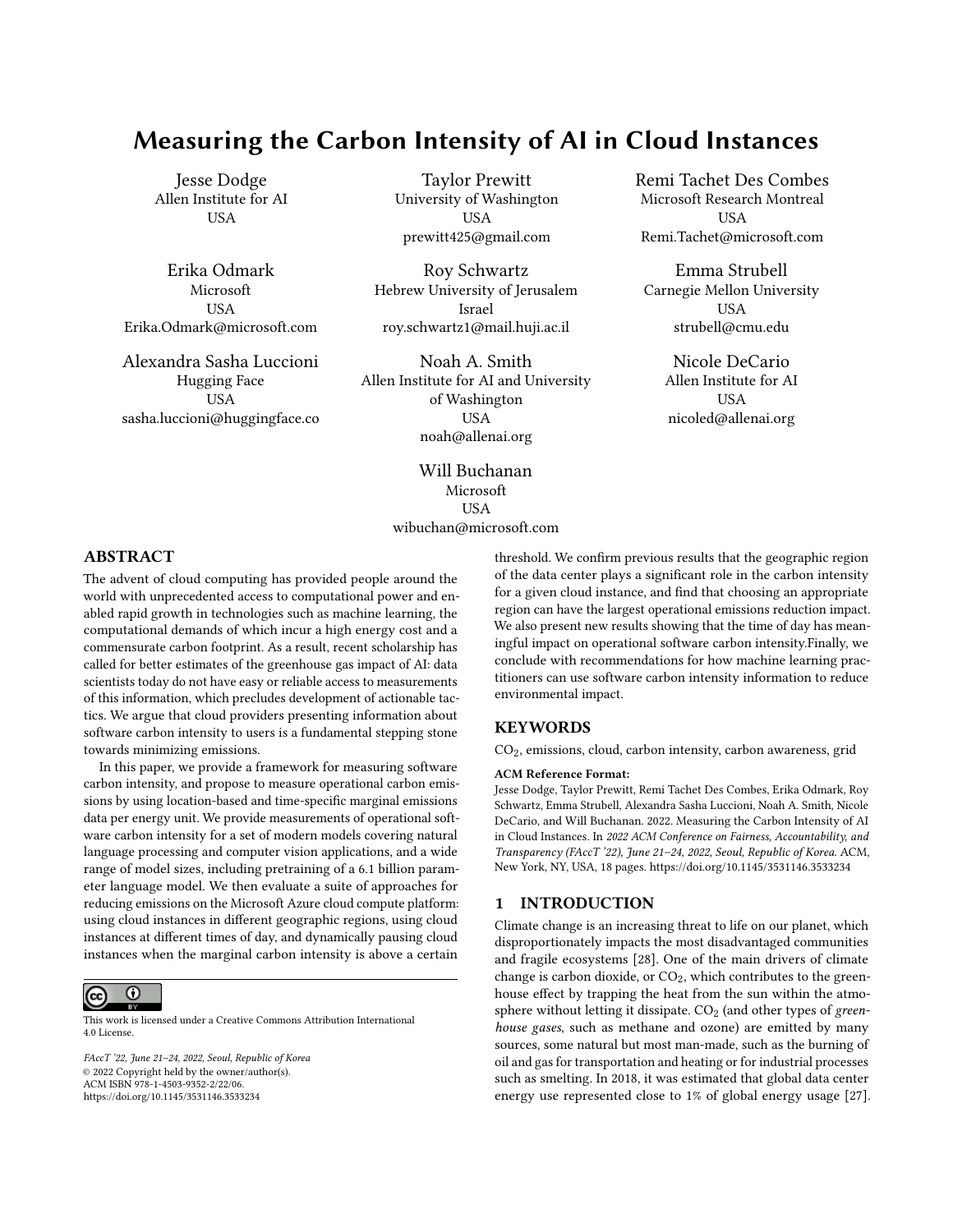# A ADDITIONAL PLOTS



## Figure 5: Optimization results for the training of BERT small on 8 V100s. Without optimization, the job ran for approximately 36 hours and consumed 37.3 kWh.

In Figures 5, 6, 7, 8, 9, 10, 11, 12, 13, 14 and 15, we report the decrease in CO<sub>2</sub> emissions (in percent) obtained when performing the two optimizations introduced in the main text for all 16 regions, all 11 models, averaged over the year and for various values of the N denoting the increase in job duration stemming from the optimization.



Figure 6: Optimization results for the finetuning of BERT small on the MNLI dataset, using 4 V100s. Without optimization, the job ran for approximately 6 hours and consumed 3.1 kWh.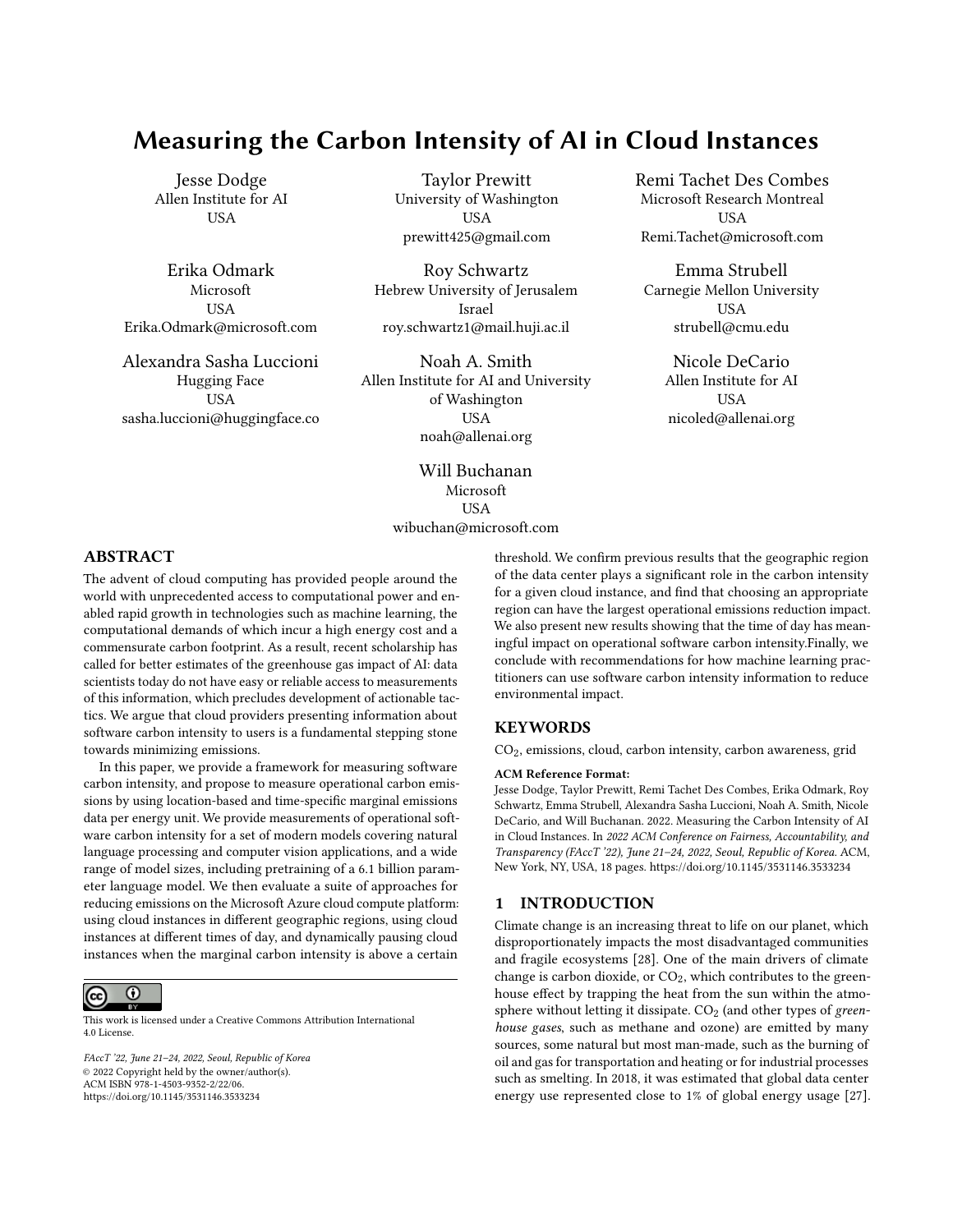0.2  $0.4 -$ 0.6 0.8 1.0 1.2 1.4

%<br>CO2 emissions decrease in .<br>CO2 emissions decrease in .





(a) Flexible Start optimization.

(b) Pause and Resume optimization.

Figure 7: Optimization results for the training of a 6B Parameter Transformer on 256 A100s. Without optimization, the job ran for approximately 8 days and consumed 13,812 kWh.



Figure 8: Optimization results for a DenseNet 121 trained on MNIST on 1 P40. Without optimization, the job ran for approximately 20 minutes and consumed 20 WH.



Figure 9: Optimization results for a DenseNet 169 trained on MNIST on 1 P40. Without optimization, the job ran for approximately 20 minutes and consumed 28 WH.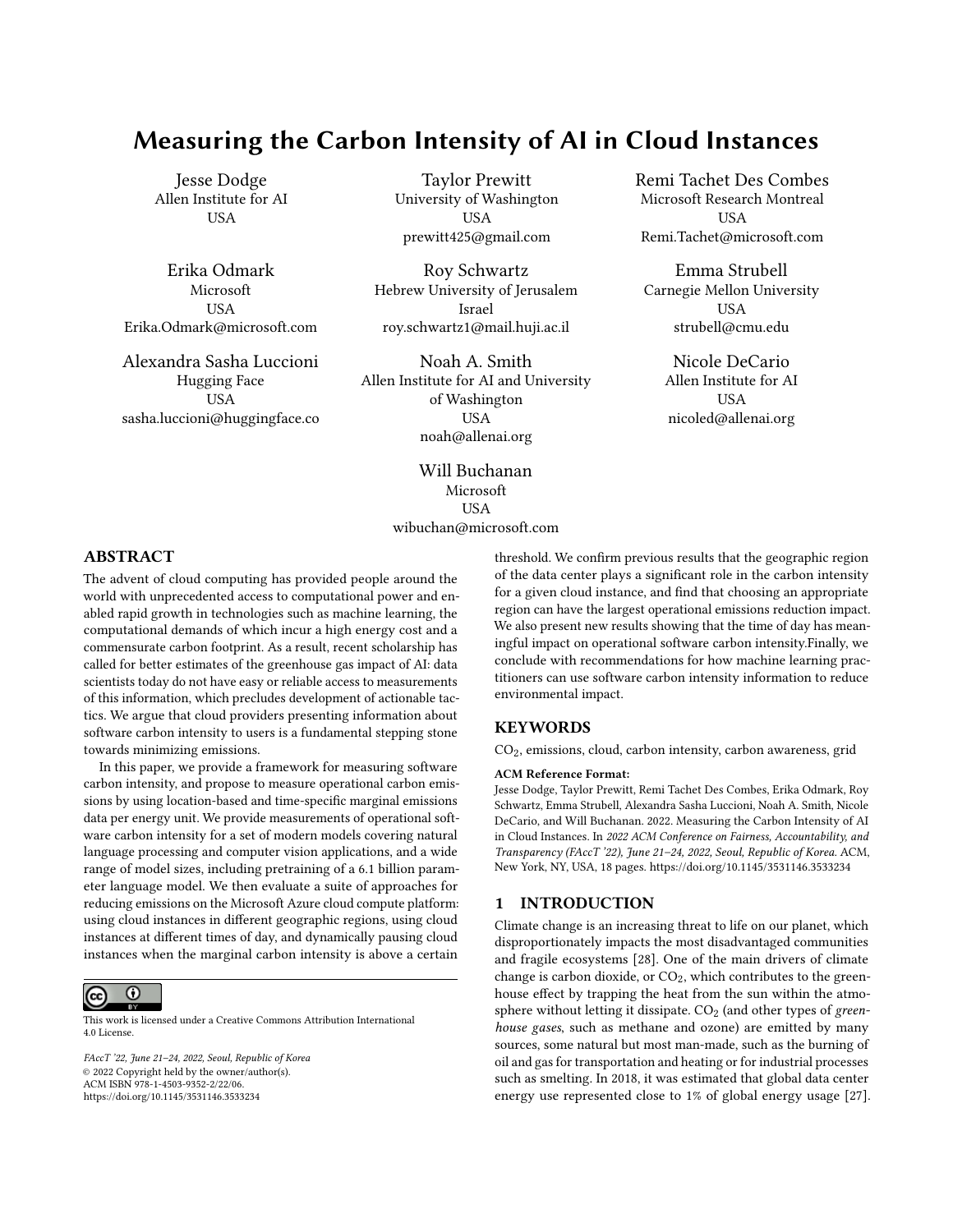

Figure 10: Optimization results for a DenseNet 201 trained on MNIST on 1 P40. Without optimization, the job ran for approximately 25 minutes and consumed 37 WH.



Figure 11: Optimization results for a Tiny ViT trained on 1 V100. Without optimization, the job ran for approximately 19 hours and consumed 1.7 kWh.



Figure 12: Optimization results for a Small ViT trained on 1 V100. Without optimization, the job ran for approximately 19 hours and consumed 2.2 kWh.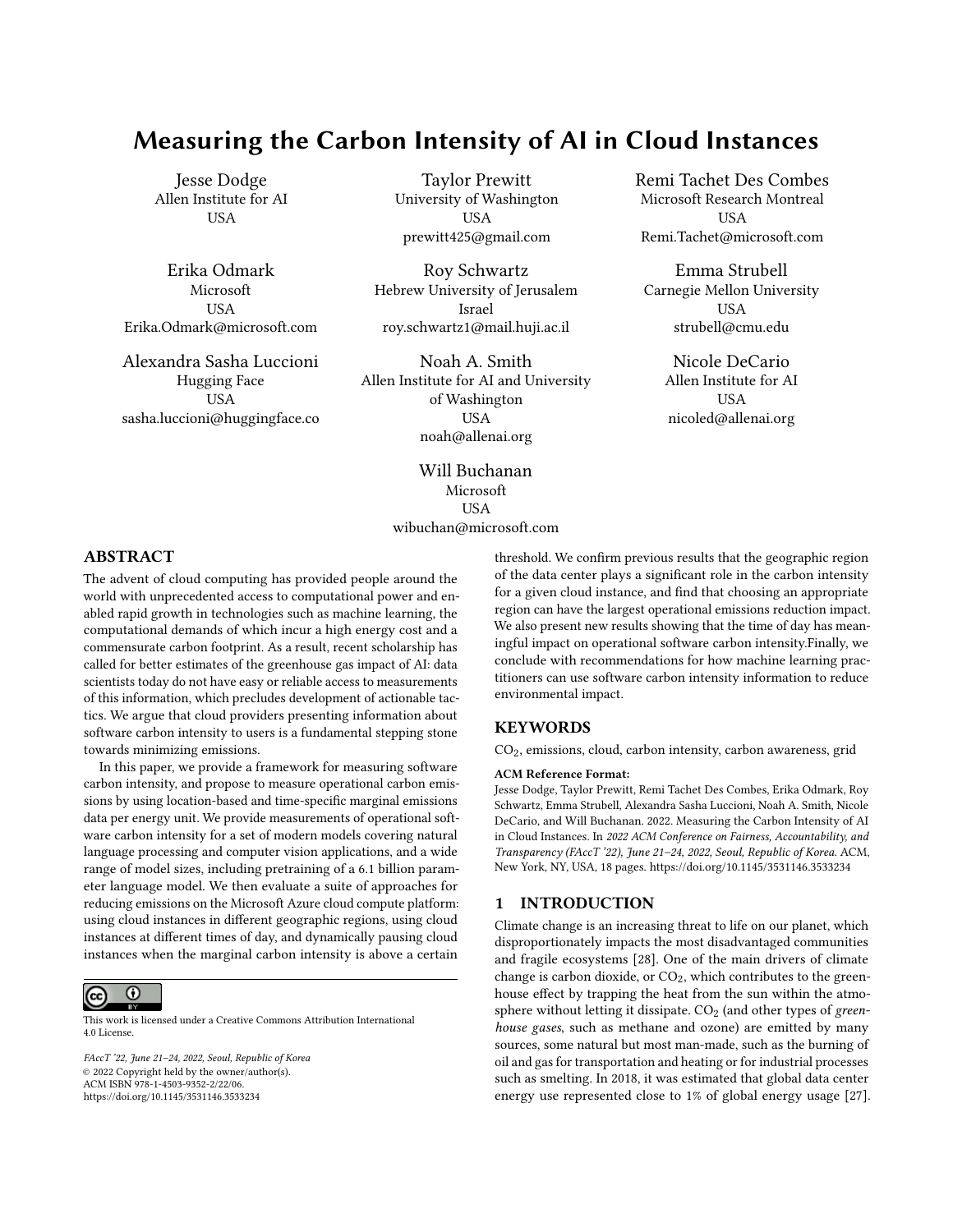

Figure 13: Optimization results for a Base ViT trained on 1 V100. Without optimization, the job ran for approximately 21 hours and consumed 4.7 kWh.



Figure 14: Optimization results for a Large ViT trained on 4 V100. Without optimization, the job ran for approximately 90 hours and consumed 93.3 kWh.



Figure 15: Optimization results for a Huge ViT trained on 4 V100. Without optimization, the job ran for approximately 9 days and consumed 237.6 kWh.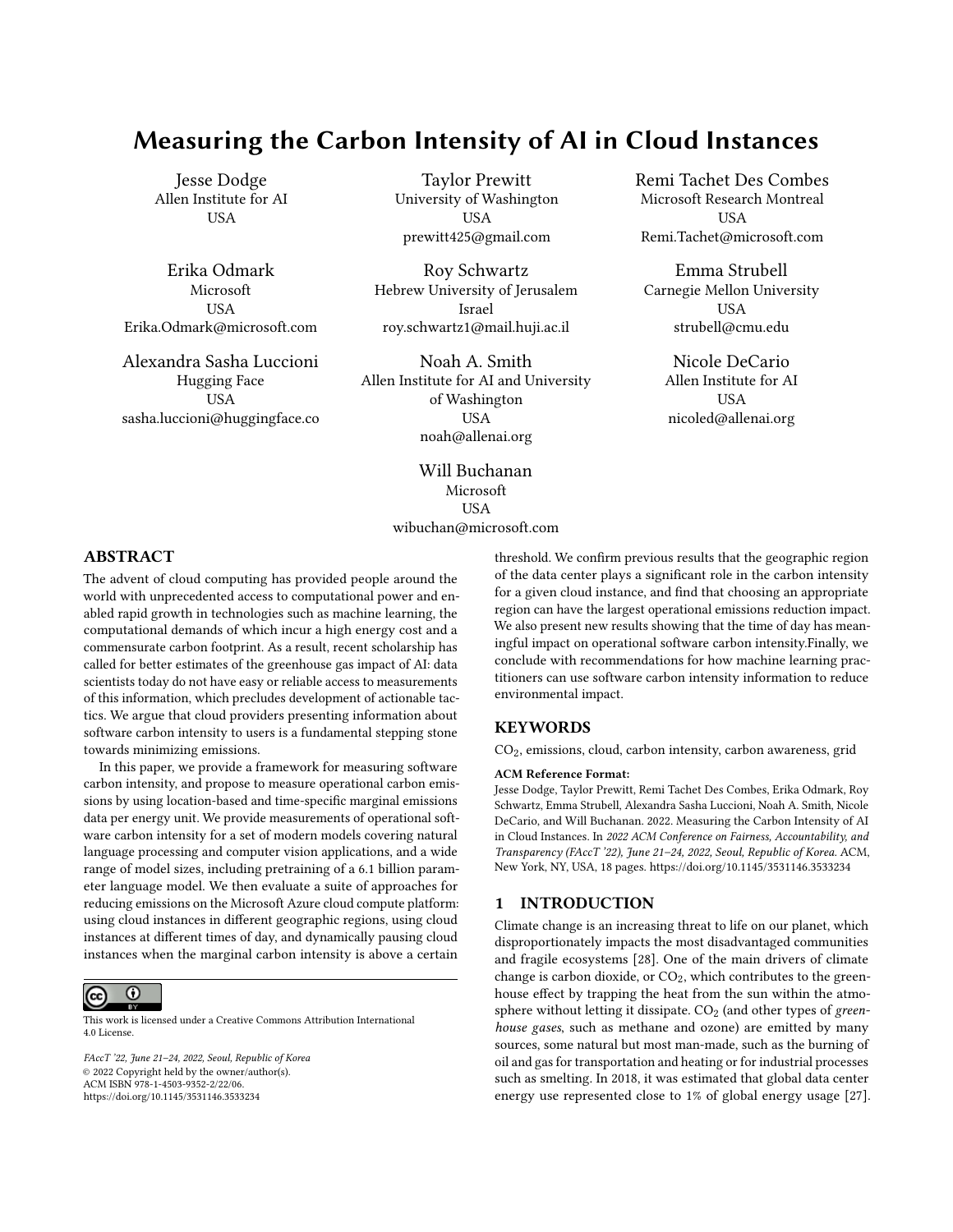## B ADDITIONAL TABLES

In Tables 6, 7, 8, 9, 10, 11, 12 and 13, we report the decrease in  $CO<sub>2</sub>$  emissions (in percent) obtained when performing the two optimizations introduced in the main text for all 11 models, averaged across the 16 regions we consider and over the year, for various values of the N denoting the increase in job duration stemming from the optimization.

| Model           | <b>BERT</b> | <b>BERT</b> | 6В      | Dense | Dense | Dense | ViT    | ViT     | ViT     | ViT     | ViT  |
|-----------------|-------------|-------------|---------|-------|-------|-------|--------|---------|---------|---------|------|
|                 | finetune    | LM          | Transf. | 121   | 169   | 201   | Tiny   | Small   | Base    | Large   | Huge |
| FS              | 1.9%        | 1.7%        | 0.8%    | 0.6%  | 0.4%  | 0.4%  | $.8\%$ | $1.8\%$ | $1.6\%$ | $1.3\%$ | 0.9% |
| P&R             | 3.1%        | 4.1%        | 4.5%    | 0.7%  | 0.6%  | 0.5%  | 4.5%   | 4.6%    | 4.4%    | 4.4%    | 4.5% |
| ʻhr<br>Pauses / | 0.45        | 0.25        | 0.22    | 2.2   | 2.4   | 2.4   | 0.28   | 0.29    | 0.28    | 0.22    | 0.21 |

Table 6: For the 11 models in our analysis: the gain in percent averaged over the year and across the 16 regions for the Flexible Start (FS) and Pause and Resume (P&R) optimizations allowing for a 25% increase in job duration. The last line represents the average number of pauses per hour performed by the P&R optimization.

| Model       | <b>BERT</b> | <b>BERT</b> | 6В      | Dense   | Dense   | Dense  | ViT  | ViT   | ViT  | ViT   | ViT  |
|-------------|-------------|-------------|---------|---------|---------|--------|------|-------|------|-------|------|
|             | finetune    | LM          | Transf. | 121     | 169     | 201    | Tiny | Small | Base | Large | Huge |
| FS          | 3.6%        | 2.9%        | 1.5%    | $1.0\%$ | $1.3\%$ | 1.2%   | 3.3% | 3.1%  | 2.5% | 2.1%  | 1.6% |
| P&R         | 5.5%        | 7.0%        | 7.4%    | 1.1%    | $1.5\%$ | $.6\%$ | 7.2% | 7.0%  | 7.0% | 7.3%  | 7.4% |
| Pauses / hr | 0.47        | 0.29        | 0.27    | 1.83    | 2.33    | 2.33   | 0.32 | 0.33  | 0.32 | 0.27  | 0.26 |

Table 7: For the 11 models in our analysis: the gain in percent averaged over the year and across the 16 regions for the Flexible Start (FS) and Pause and Resume (P&R) optimizations allowing for a 50% increase in job duration. The last line represents the average number of pauses per hour performed by the P&R optimization.

| Model       | <b>BERT</b> | <b>BERT</b> | 6В      | Dense   | Dense   | Dense   | ViT  | ViT   | ViT  | ViT   | ViT  |
|-------------|-------------|-------------|---------|---------|---------|---------|------|-------|------|-------|------|
|             | finetune    | LM          | Transf. | 121     | 169     | 201     | Tiny | Small | Base | Large | Huge |
| FS          | 5.4%        | 3.6%        | 2.0%    | $1.5\%$ | $1.7\%$ | $1.9\%$ | 4.2% | 4.0%  | 3.3% | 2.8%  | 2.2% |
| P&R         | 7.6%        | 9.2%        | 9.6%    | l.6%    | 2.0%    | 2.4%    | 9.2% | 9.3%  | 9.2% | 9.6%  | 9.6% |
| Pauses / hr | 0.45        | 0.3         | 0.27    | 1.71    | 2.0     | 2.14    | 0.33 | 0.33  | 0.32 | 0.28  | 0.26 |

Table 8: For the 11 models in our analysis: the gain in percent averaged over the year and across the 16 regions for the Flexible Start (FS) and Pause and Resume (P&R) optimizations allowing for a 75% increase in job duration. The last line represents the average number of pauses per hour performed by the P&R optimization.

| Model       | <b>BERT</b> | <b>BERT</b> | 6В      | Dense   | Dense | Dense | ViT   | ViT   | ViT   | ViT   | ViT   |
|-------------|-------------|-------------|---------|---------|-------|-------|-------|-------|-------|-------|-------|
|             | finetune    | LM          | Transf. | 121     | 169   | 201   | Tiny  | Small | Base  | Large | Huge  |
| FS          | 7.0%        | 4.1%        | 2.6%    | $1.8\%$ | 2.5%  | 2.7%  | 5.0%  | 4.8%  | 3.9%  | 3.3%  | 3.0%  |
| P&R         | 9.5%        | 11.0%       | 11.4%   | 2.0%    | 2.8%  | 3.1%  | 11.0% | 11.0% | 10.8% | 11.4% | 11.3% |
| Pauses / hr | 0.42        | 0.29        | 0.27    | 1.5     | 1.88  | 2.0   | 0.31  | 0.32  | 0.31  | 0.27  | 0.26  |

Table 9: For the 11 models in our analysis: the gain in percent averaged over the year and across the 16 regions for the Flexible Start (FS) and Pause and Resume (P&R) optimizations allowing for a 100% increase in job duration. The last line represents the average number of pauses per hour performed by the P&R optimization.